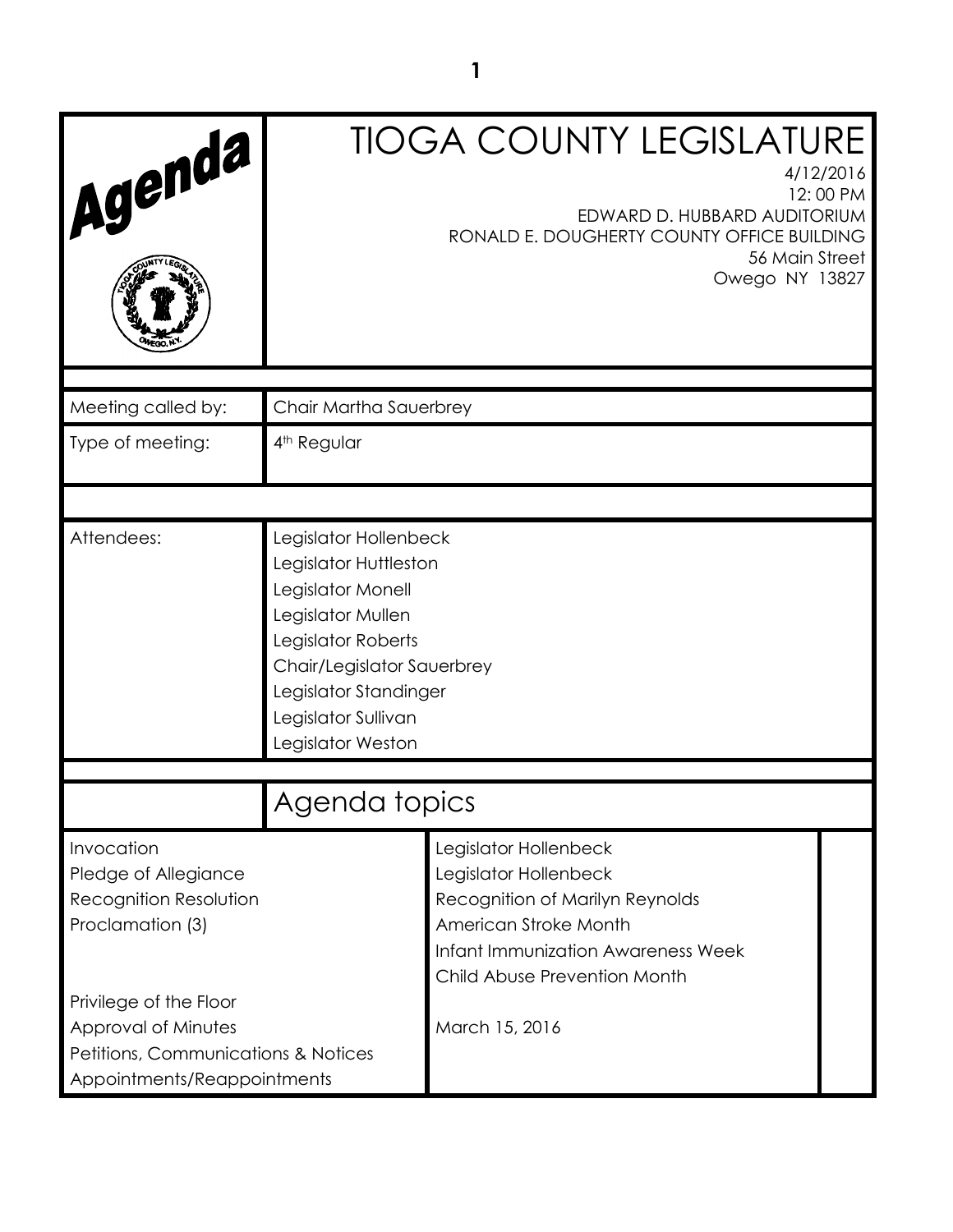| <b>Reports Standing/Special Committees</b> |                                                                                                                                                                                                                                     |
|--------------------------------------------|-------------------------------------------------------------------------------------------------------------------------------------------------------------------------------------------------------------------------------------|
| <b>RESOLUTIONS:</b>                        | 1. Appoint Director Soil & Water Conservation District                                                                                                                                                                              |
|                                            | 2. Appoint Director Soil & Water Conservation District                                                                                                                                                                              |
|                                            | 3. Reassign Member to the Tioga County Planning Board                                                                                                                                                                               |
|                                            | 4. Appoint Member to the Tioga County Planning Board                                                                                                                                                                                |
|                                            | 5. Appoint Member to the Tioga County Planning Board                                                                                                                                                                                |
|                                            | 6. Approve Alternatives to Incarceration 2016-2017 Service Plan<br>and Application for funding                                                                                                                                      |
|                                            | 7. Filing of an Application for State Assistance from the<br>Household Hazardous Waste (HHW) State Assistance Program<br>and signing of the associated State Master Grant Contract,<br>under the appropriate laws of New York State |
|                                            | 8. Filing of an Application for a State Assistance Grant for a<br>Municipal Waste Reduction and/or Recycling Project and<br>signing of the Master Grant Contract, under the appropriate<br>laws of New York State                   |
|                                            | 9. Apply for Indigent Legal Services Grant                                                                                                                                                                                          |
|                                            | 10. Appropriation of Funds Mental Hygiene                                                                                                                                                                                           |
|                                            | 11. Transfer of Funds Public Health                                                                                                                                                                                                 |
|                                            | 12. Amending Policy 26 Tioga County Ethics Law, Schedule A                                                                                                                                                                          |
|                                            | 13. Execute Lease with Barterra Properties, Ltd. For Mental<br>Hygiene Satellite Office                                                                                                                                             |
|                                            | 14. Approve Demolition Contract for 461 Rte. 96 Owego, NY                                                                                                                                                                           |
|                                            | 15. Approve Demolition Contract at 465 Rte. 96 Owego, NY                                                                                                                                                                            |
|                                            | Maintenance<br>16. Award<br><b>Bridge</b><br>Preventative<br>PIN#9753.97<br><b>Construction Contract</b>                                                                                                                            |
|                                            | 17. Authorize Hiring of Johnson Controls for HVAC work at PSB                                                                                                                                                                       |
|                                            | 18. Execute Lease of Property located at 111 River Road,<br>Richmondville, New York                                                                                                                                                 |
|                                            | 19. Authorize Salary Increase and Abolish Position (Public Health)                                                                                                                                                                  |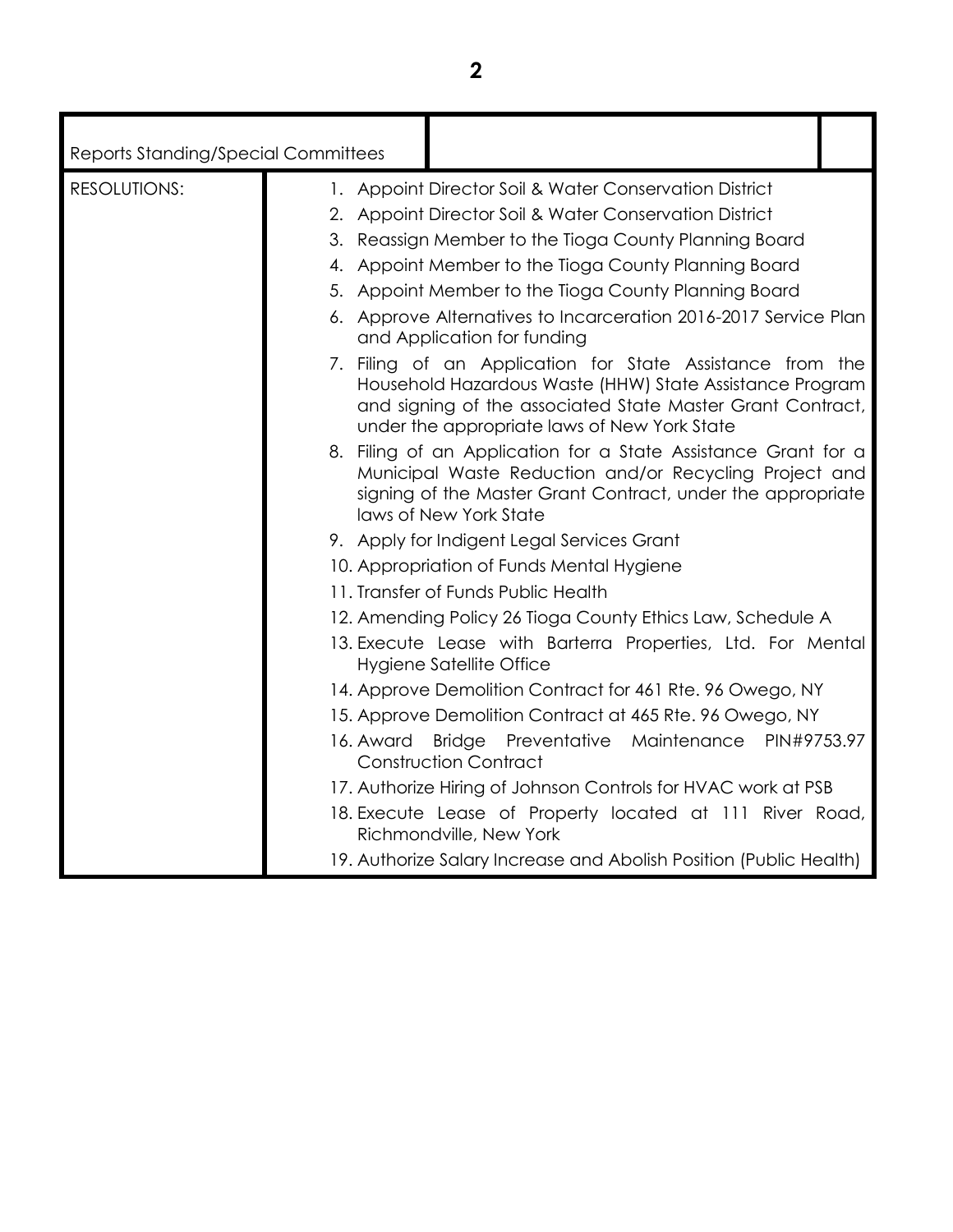REFERRED TO HEALTH & HUMAN SERVICES COMMITTEE

RESOLUTION NO. -16 RECOGNITION OF MARILYN REYNOLDS' SELECTION TO NEW YORK STATE DEPARTMENT OF HEALTH 2016 PUBLIC HEALTH WORKS! HONOR ROLL PUBLIC HEALTH

WHEREAS: Marilyn Reynolds, RN, was appointed to the position of Supervising Public Health Nurse December 6, 1999, in the Tioga County Public Health Department; the position she still holds; and

WHEREAS: The New York State Department of Health has awarded Ms. Reynolds the distinction of being included on the 2016 New York Public Health Works! Honor Roll; and

WHEREAS: This award by New York State is in recognition of Ms. Reynolds' outstanding commitment to public health by promoting the overall health of the community, preventing disease, and helping New York become the healthiest state in the nation; and

WHEREAS: Ms. Reynolds has been extremely dedicated, loyal and professional in the performance of her duties and responsibilities during the past sixteen years to the County and to the Public Health Department. She has earned the respect of her colleagues and peers throughout Tioga County; therefore be it

RESOLVED: That the Tioga County Legislature, on its own behalf, as well as on behalf of the citizens of Tioga County, express sincere gratitude to Marilyn Reynolds, RN, for sharing her vast amount of knowledge and expertise in the public health field to the residents of Tioga County; and be it further

RESOLVED: That this resolution be spread upon the minutes of this meeting and a certified copy be presented to this outstanding employee, Marilyn Reynolds, RN.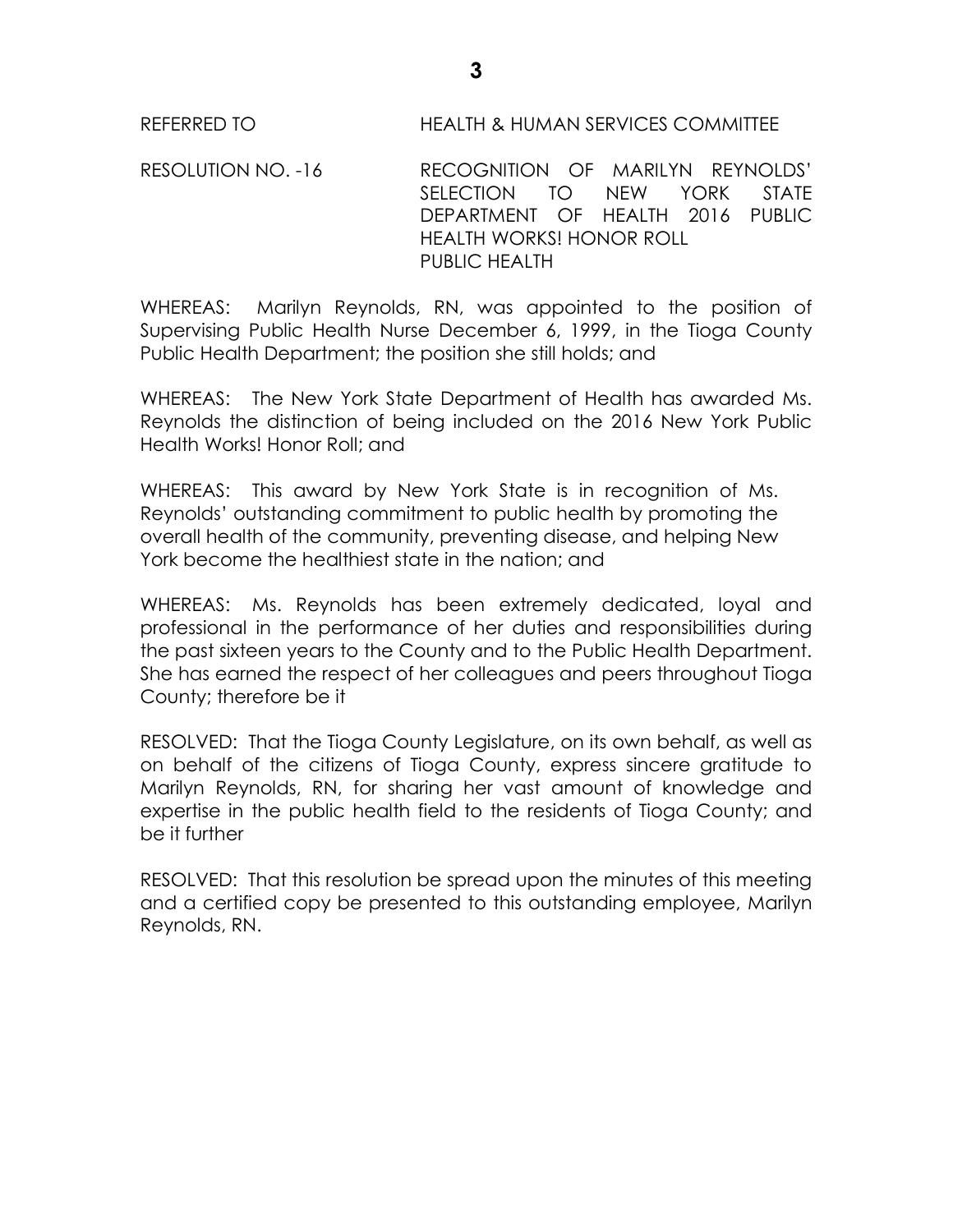### County of Tioga EXECUTIVE PROCLAMATION

WHEREAS: Stroke is a leading cause of serious long-term disability and the fourth leading cause of death in the United States, killing over 134,000 people nationwide and more than 30 citizens of Tioga County each year; and

WHEREAS: Stroke prevalence is projected to increase by 24.9% between 2010 and 2030 and the direct medical costs in the U.S. for treating stroke are expected to increase by 238% from \$28.3 billion in 2010 to \$95.6 billion by 2030; and

WHEREAS: Warning signs of stroke include sudden numbness or weakness of the face, arm or leg, especially on one side of the body; sudden confusion, trouble speaking or understanding; sudden trouble seeing in one or both eyes; sudden trouble walking, dizziness, loss of balance or coordination; and sudden severe headache with no known cause; and

WHEREAS: Americans are more aware of the risk factors and warning signs for stroke than in the past, but according to a recent survey, one-third of adults cannot identify any symptoms; and

WHEREAS: Studies show that the quick actions by EMS professionals are instrumental in saving lives from stroke and producing better outcomes for stroke survivors, but more than a third of stroke patients fail to use EMS; and

WHEREAS: New and effective treatments have been developed to treat and minimize the severity and damaging effect of strokes, but much more research is needed, therefore be it

RESOLVED: That the TIOGA COUNTY LEGISLATURE does hereby Proclaim and designate the month of May 2016 as:

### AMERICAN STROKE MONTH IN TIOGA COUNTY

and urges all the citizens of our County to familiarize themselves with the risk factors associated with stroke, recognize the warning signs and symptoms, and on the first signs of a stroke dial 9-1-1 immediately so that we might begin to reduce the devastating effects of stroke on our population.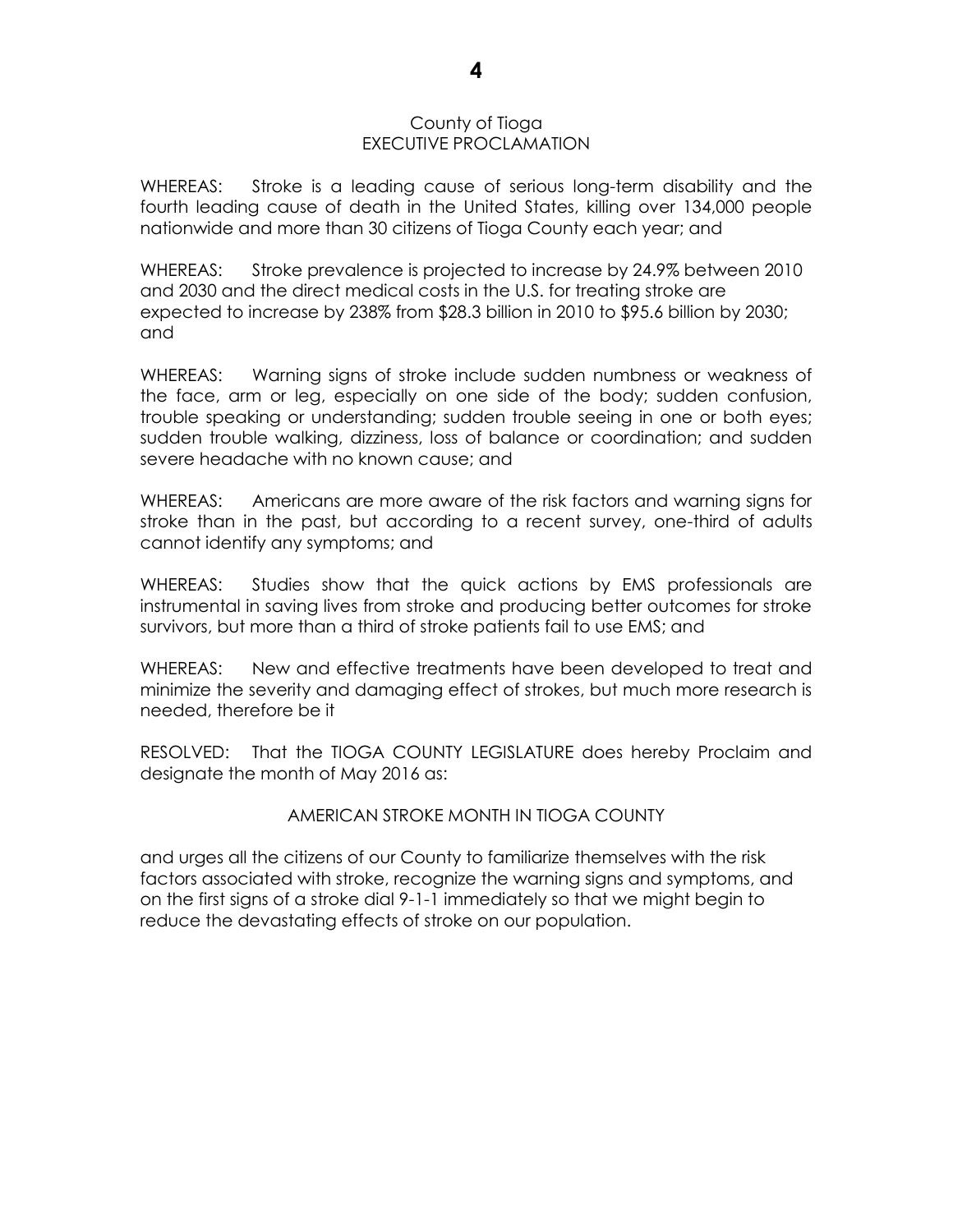#### **County of Tioga EXECUTIVE PROCLAMATION**

WHEREAS: Giving babies the recommended immunizations by age two is the best way to protect them from 14 serious childhood diseases; and

WHEREAS: Vaccine-preventable diseases still circulate in the United States and around the world, so continued vaccination is necessary to protect everyone from potential outbreaks. Even when diseases are rare in the U.S., they can be brought into the country, putting unvaccinated children at risk; and

WHEREAS: Most parents vaccinate their children, resulting in high vaccine coverage rates in the U.S.; and

WHEREAS: When people are unvaccinated, outbreaks of diseases like pertussis (whooping cough) and measles can – and do – return; and

WHEREAS: It is important to vaccinate children on time, according to the childhood immunization schedule, to provide the best protection early in life, when babies are vulnerable and before they are likely to be exposed to diseases; and

WHEREAS: This year, National Infant Immunization Week will be celebrated as part of World Immunization Week, an initiative of the World Health Organization (WHO) where all six WHO regions, including more than 180 Member States, territories, and areas will simultaneously promote immunization, advance equity in the use of vaccines and universal access to vaccination services, and enable cooperation on cross-border immunization activities in April 2016; and

WHEREAS: The week of April 16-April 23, 2016, has been declared National Infant Immunization Week to help ensure that children should be protected against 14 vaccine-preventable diseases by the age of two; therefore

THE TIOGA COUNTY LEGISLATURE, County of Tioga, does hereby proclaim the week of April 16-April 23, 2016 as:

#### INFANT IMMUNIZATION AWARENESS WEEK IN TIOGA COUNTY

and encourages parents to make vaccinating their children a priority and to talk to family and friends about protecting their children with vaccines. We also encourage businesses, government agencies, community-based organizations, and service groups to spread the immunization message throughout their communities.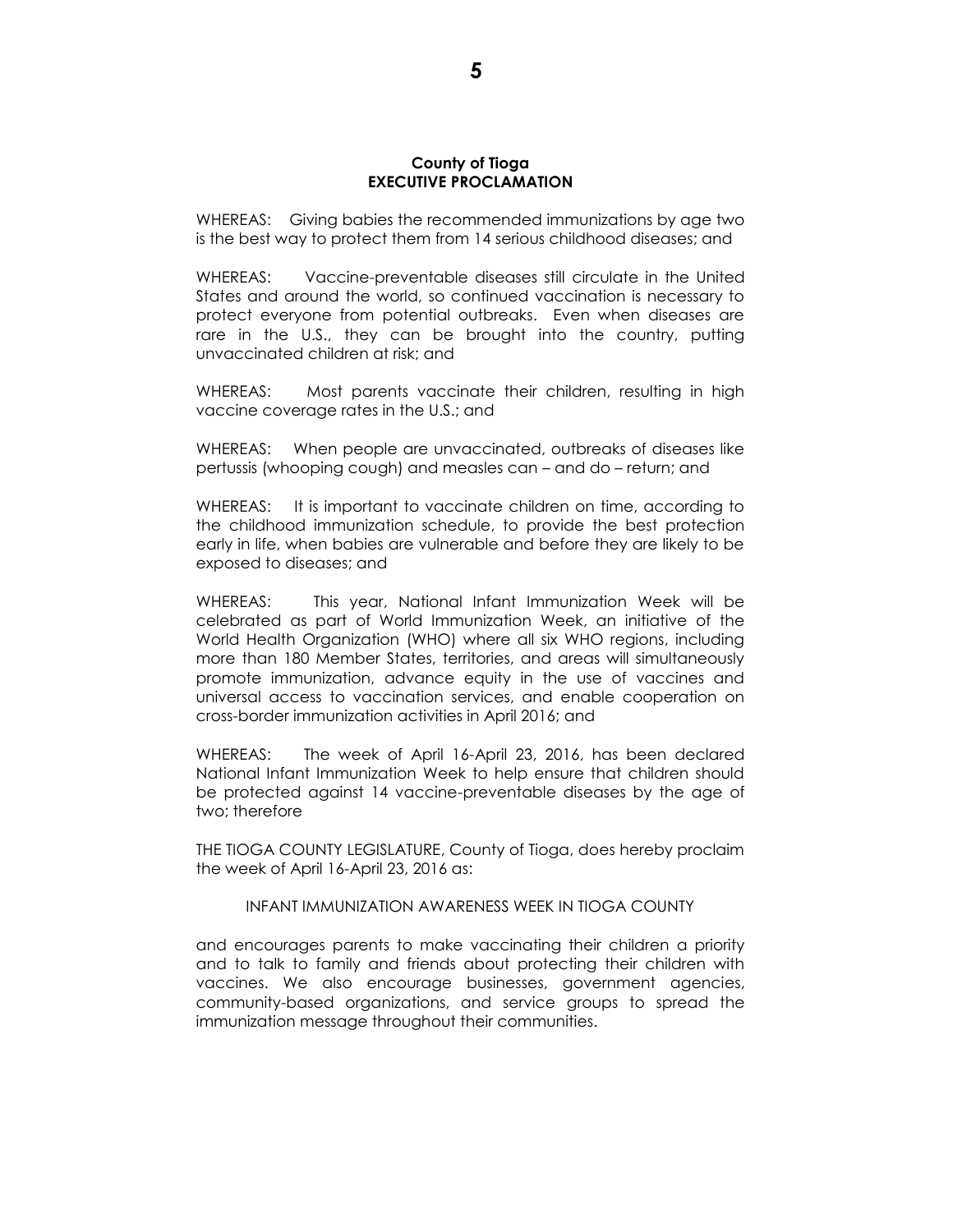### **CHILD ABUSE PREVENTION MONTH PROCLAMATION**

WHEREAS: The Tioga County Department of Social Services received 977 reports of alleged abuse/neglect involving 2,035 children in 2015; and

WHEREAS: Child abuse is a community problem and finding solutions depends on the involvement among people throughout the community; and

WHEREAS: The effects of child abuse are felt by whole communities, and need to be addressed by the entire community; and

WHEREAS: Effective child abuse prevention programs succeed because of partnerships created among social service agencies, schools, religious and civic organizations, law enforcement agencies, and the business community; and

WHEREAS: Programs like Cornell Cooperative Extension, Lourdes PACT and Finger Lakes Parenting Network offer support and educational services to families so families can help their child achieve his/her full potential within the community; and

WHEREAS: All citizens should become more aware of the negative effects of child abuse and prevention activities within the community, and become involved in supporting parents and families so that children can live in safe, nurturing homes; now therefore

THE TIOGA COUNTY LEGISLATURE, does hereby proclaim April 2016 as

#### **CHILD ABUSE PREVENTION MONTH**

in Tioga County and call upon all citizens, community agencies, religious organizations, medical facilities, and businesses to increase their participation in our efforts to insure that all children are raised in safe, nurturing families, thereby strengthening the communities in which we live.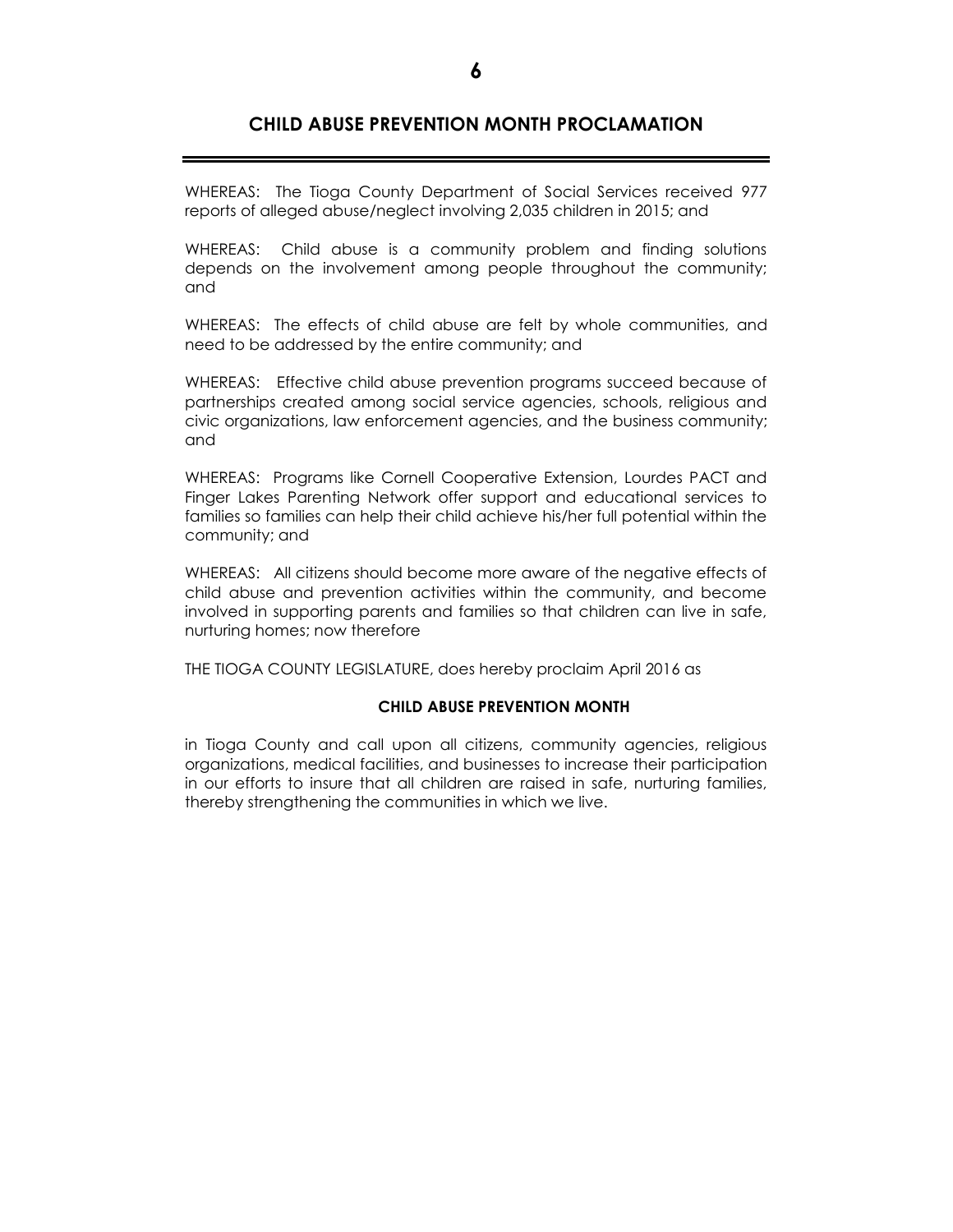## REFERRED TO: LEGISLATIVE WORKSESSION

RESOLUTION NO. -16 APPOINT DIRECTOR SOIL & WATER CONSERVATION **DISTRICT** 

WHEREAS: John King, Pomona Grange Representative to the Tioga County Soil and Water Conservation District has resigned from said Board; and

WHEREAS: The Pomona Grange has recommended Mark Kwiatkowski, farm operator in Owego to fill said unexpired term; therefore be it

RESOLVED: That Mark Kwiatkowski is hereby appointed the Pomona Grange Representative to the Tioga County Soil and Water Conservation District to fill the unexpired term of John King, said term ending December 31, 2016.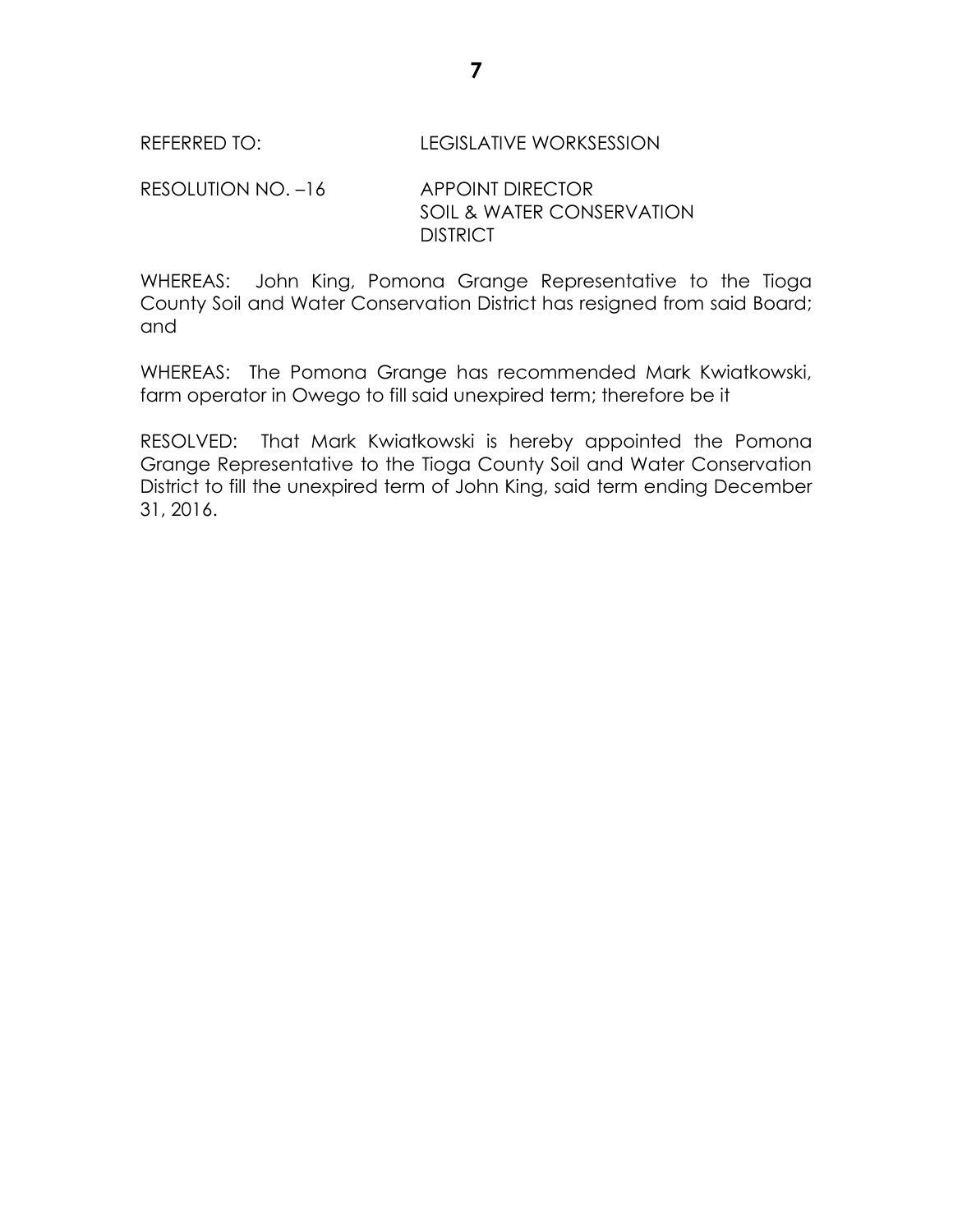## REFERRED TO: LEGISLATIVE WORKSESSION

## RESOLUTION NO. -16 APPOINT DIRECTOR SOIL & WATER CONSERVATION **DISTRICT**

WHEREAS: Robert Aman's term on the Soil and Water Conservation District as a Farm Bureau Representative is set to expire on March 31, 2016; and

WHEREAS: The Farm Bureau has expressed interest for Robert Aman to continue as Farm Bureau's Representative on the Soil and Water Conservation District Board; therefore be it

RESOLVED: That Robert Aman of Candor, New York be hereby reappointed Farm Bureau Representative to the Soil and Water Conservation District Board for a term of April 1, 2016 through March 31, 2019Ap.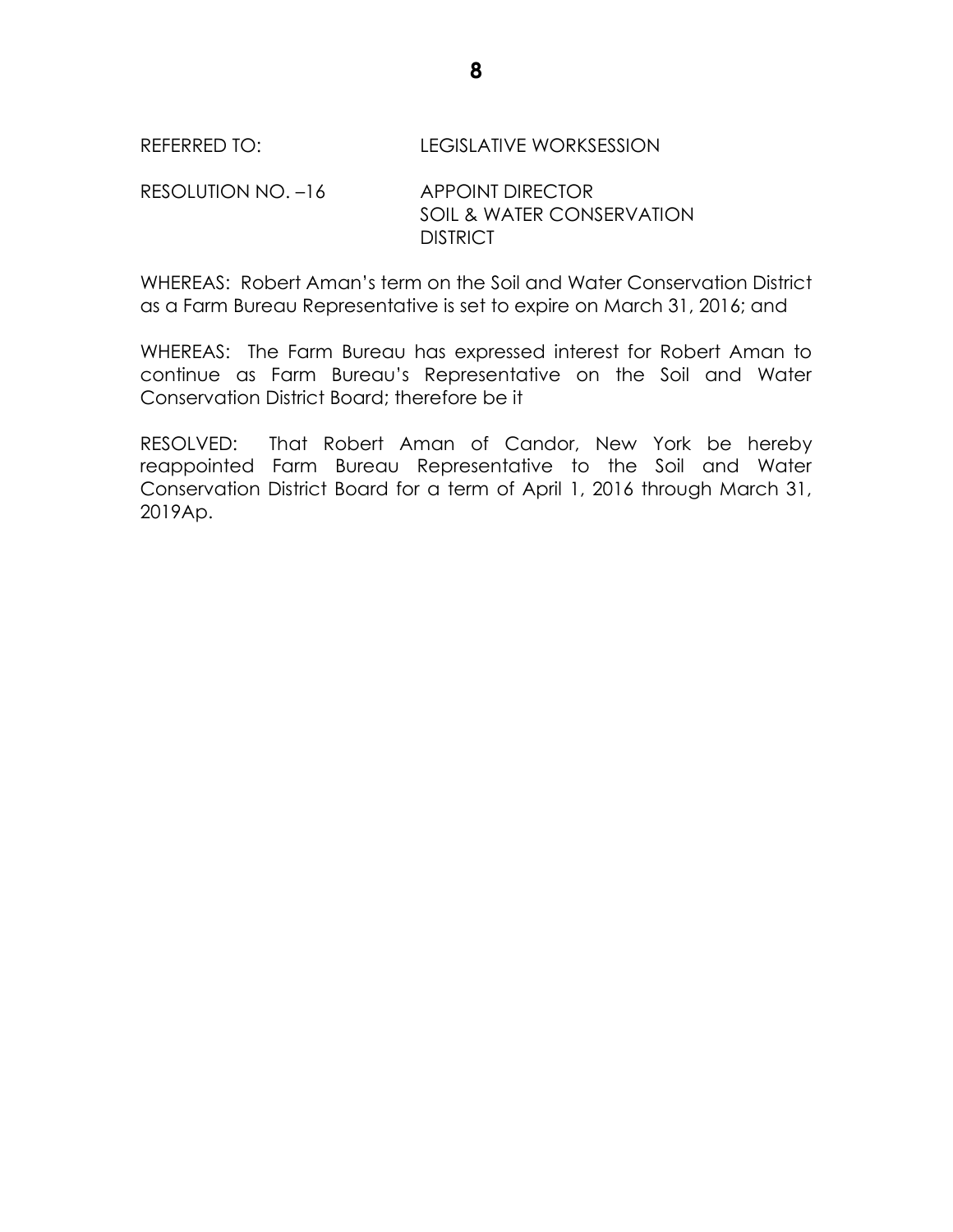REFERRED TO: ED&P COMMITTEE

RESOLUTION NO. -16 REASSIGN MEMBER TO THE TIOGA COUNTY PLANNING BOARD

WHEREAS: The Town of Candor position on the Tioga County Planning Board has been vacant since Gary Henry, Jr. resigned in November of 2015; and

WHEREAS: Jason Bellis, a current at-large, alternate member on the Tioga County Planning Board is willing to be reassigned to the Town of Candor representative position as he lives in the Town of Candor, freeing the alternate position to find a candidate countywide; and

WHEREAS: The Candor Town Board has nominated Jason Bellis to fulfill the unexpired term of Gary Henry, Jr.; therefore be it

RESOLVED: That the Tioga County Legislature reassigns Jason Bellis' representation on the Tioga County Planning Board to the Town of Candor position, to fulfill Gary Henry, Jr's unexpired 3-year term of 1/1/15 – 12/31/17.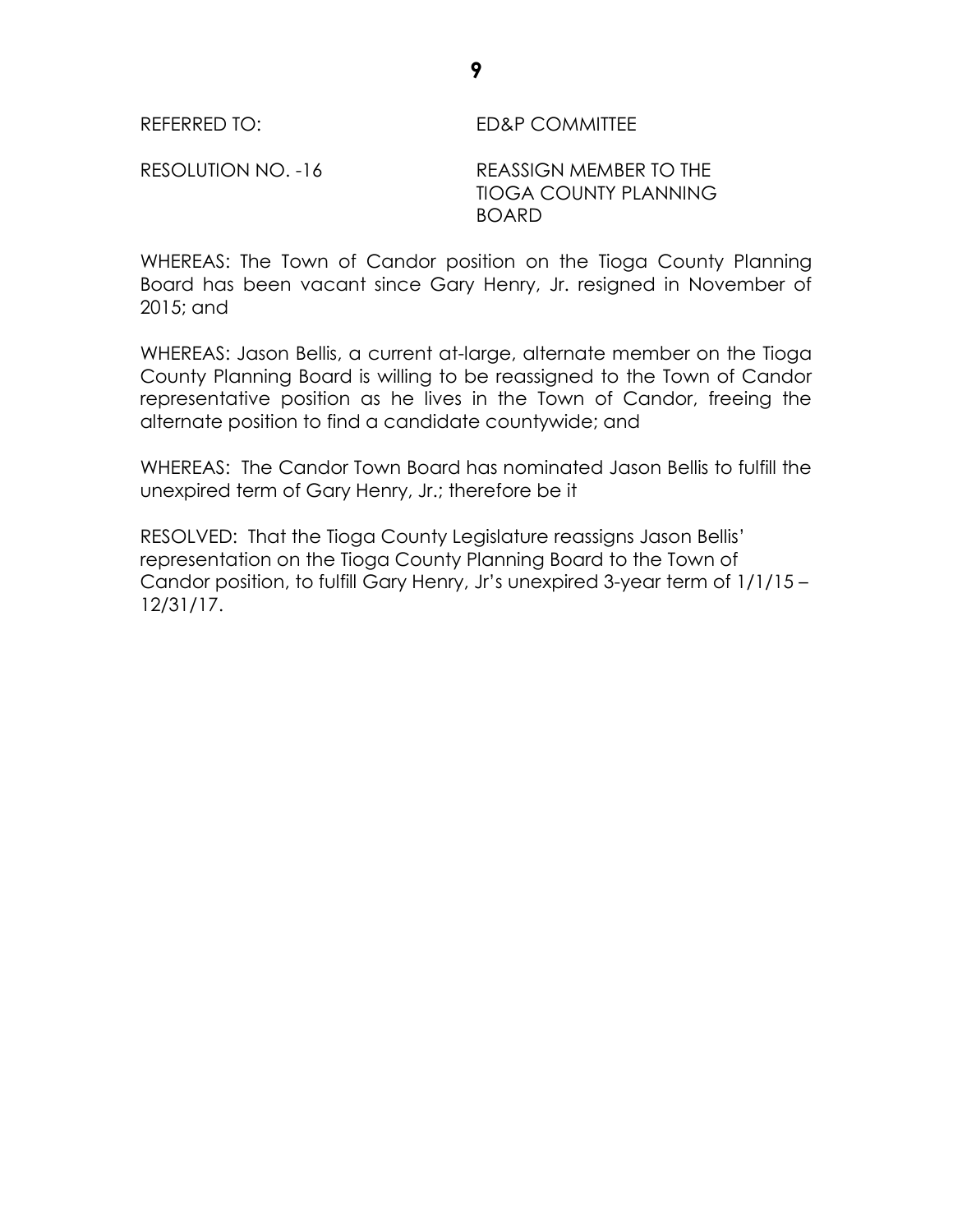REFERRED TO: ED&P COMMITTEE

RESOLUTION NO. -16 APPOINT MEMBER TO THE TIOGA COUNTY PLANNING BOARD

WHEREAS: One at-large, alternate position has been vacated due to Jason Bellis becoming the Town of Candor representative to the Tioga County Planning; and

WHEREAS: Tioga County Economic Development & Planning has found Christopher Curry willing and able to fulfill the unexpired term of Jason Bellis in this capacity; therefore be it

RESOLVED: That the Tioga County Legislature appoints Christopher Curry to the Tioga County Planning Board as an at-large, alternate member, to fulfill Jason Bellis' unexpired 3-year term of 1/1/16 – 12/31/18.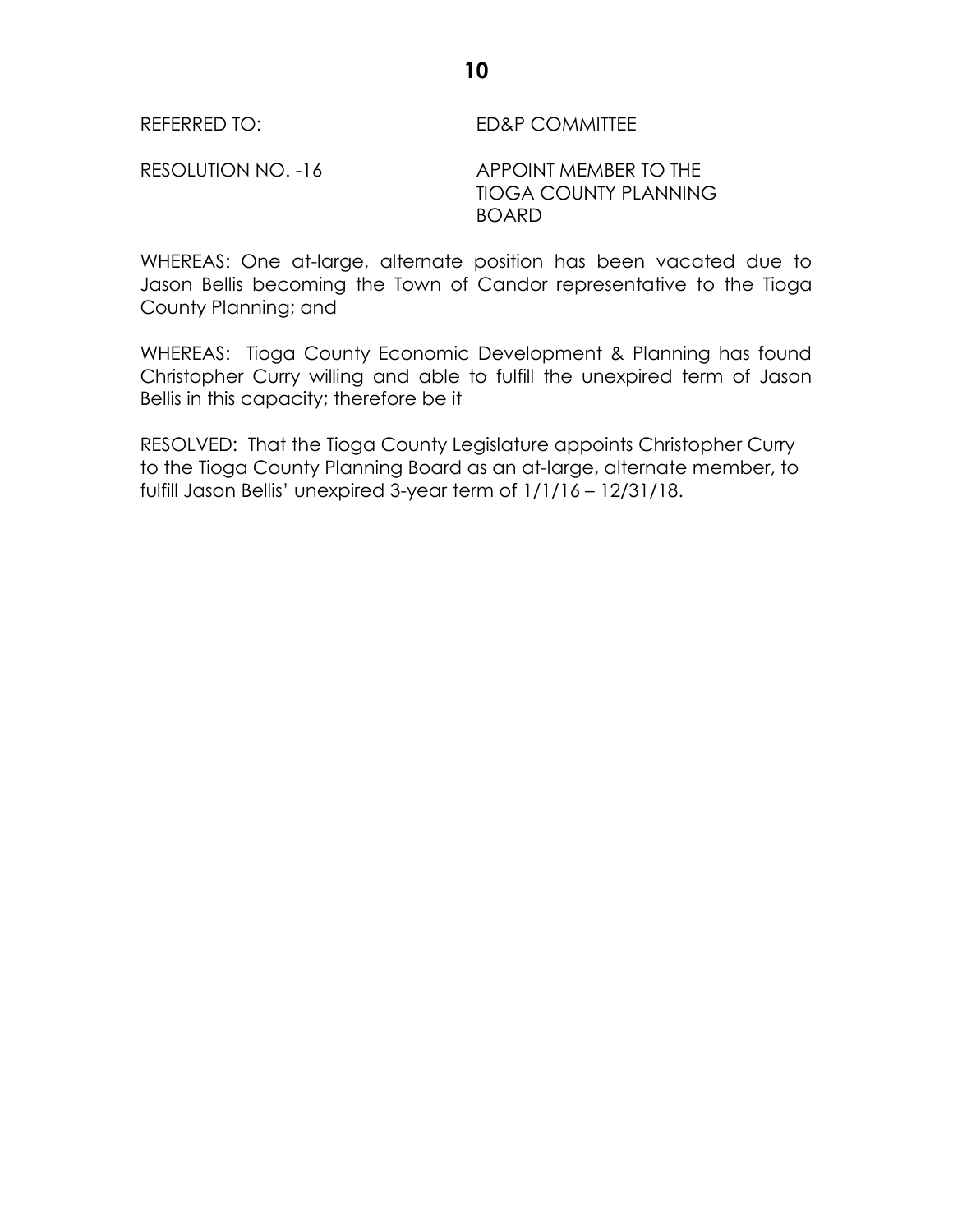REFERRED TO: ED&P COMMITTEE

RESOLUTION NO. -16 APPOINT MEMBER TO THE TIOGA COUNTY PLANNING BOARD

WHEREAS: David Mumbulo, representing the Town of Barton on the Tioga County Planning Board has resigned due to a continual schedule conflict; and

WHEREAS: The Barton Town Board has found Grady Updyke willing and able to fulfill the unexpired term of David Mumbulo, and has nominated him to serve in this capacity; therefore be it

RESOLVED: That the Tioga County Legislature appoints Grady Updyke to the Tioga County Planning Board, to fulfill David Mumbulo's unexpired 3 year term of 3/12/14 – 12/31/16.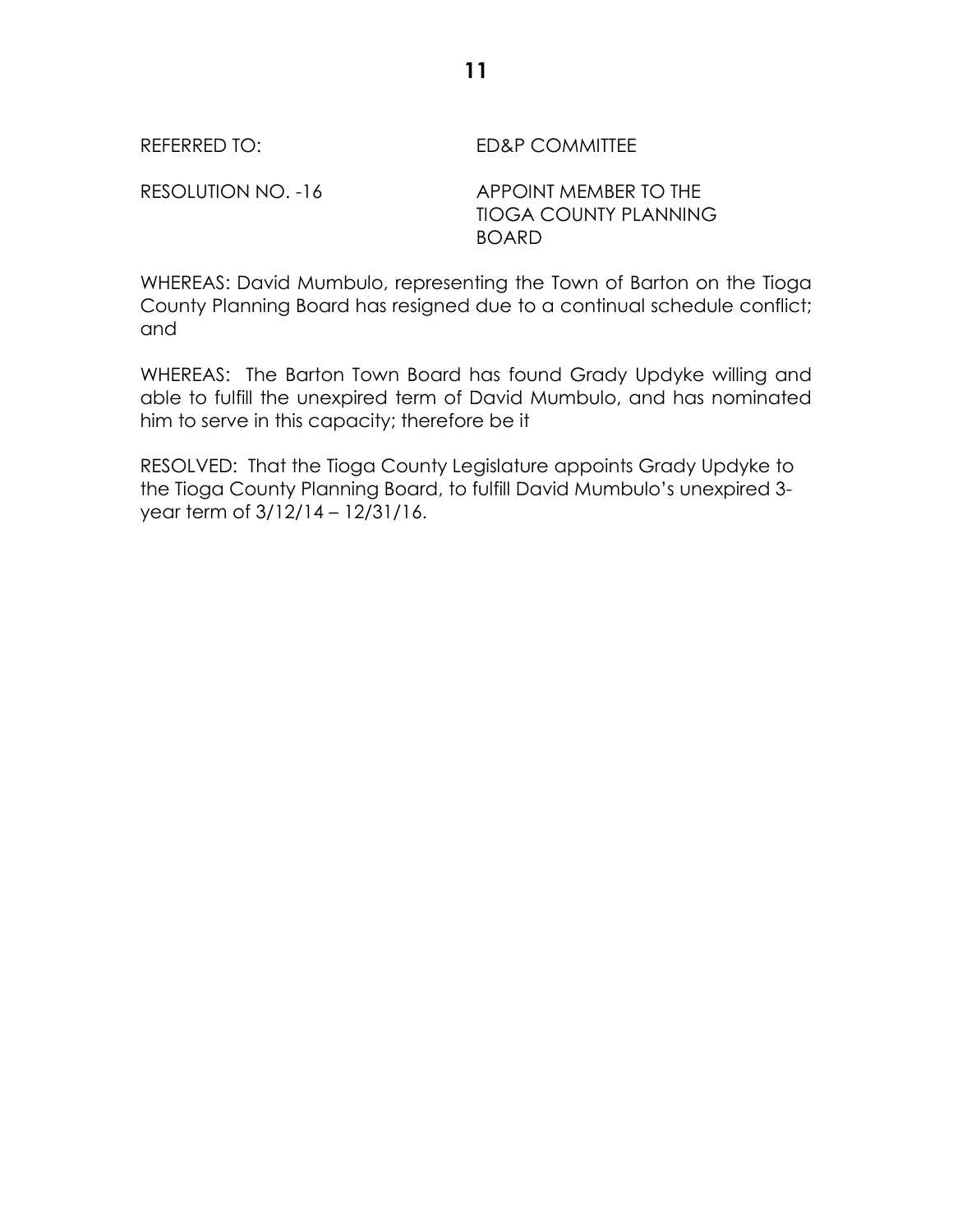REFERRED TO: PUBLIC SAFETY COMMITTEE

RESOLUTION NO. -16 APPROVE ALTERNATIVES TO INCARCERATION 2016-2017 SERVICE PLAN AND APPLICATION FOR FUNDING

WHEREAS: The Alternatives to Incarceration Service Plan for 2016 -2017 will be presented to the Alternatives To Incarceration Board on April 21, 2016; and

WHEREAS: The Alternatives to Incarceration Programs in Tioga County for PreTrial Release and Community Service have a long standing tradition of being an effective tool to reduce the amount of inmates in the Tioga County Jail; therefore if the ATI Board approves the proposed plan, the Tioga County Legislature will also support it; therefore be it

RESOLVED: That the Tioga County Legislature approves the Alternatives to Incarceration Service Plan for the time period of 7/1/2016 to 6/30/2017 and submit same to the NYS Division of Criminal Justice Services and Office of Probation and Correctional Alternatives to continue state-grant funding for Pre-Trial Release, Community Service, and Specialized Treatment.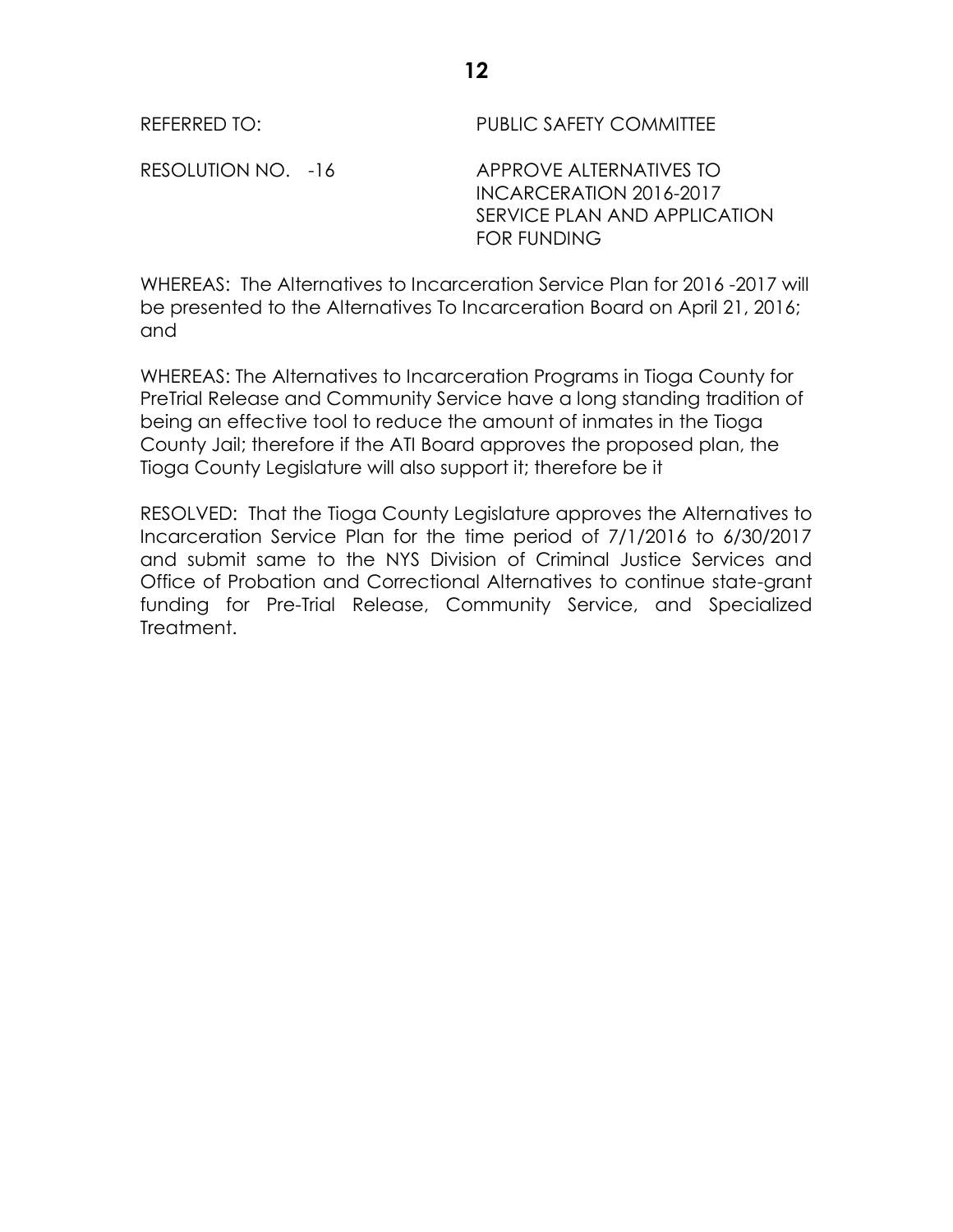REFERRED TO: PUBLIC WORKS COMMITTEE

RESOLUTION NO. -16 FILING OF AN APPLICATION FOR STATE ASSISTANCE FROM THE HOUSEHOLD HAZARDOUS WASTE (HHW) STATE ASSISTANCE PROGRAM AND SIGNING OF THE ASSOCIATED STATE MASTER GRANT CONTRACT, UNDER THE APPROPRIATE LAWS OF NEW YORK STATE

WHEREAS: The State of New York provides financial aid for household hazardous waste programs; and

WHEREAS: Tioga County, herein called the MUNICIPALITY, has examined and duly considered the applicable laws of the State of New York and the MUNICIPALITY deems it to be in the public interest and benefit to file an application under these laws; and

WHEREAS: It is necessary that a Contract by and between THE PEOPLE OF THE STATE OF NEW YORK, herein called the STATE, and the MUNICIPALITY be executed for such STATE Aid; now therefore be it

RESOLVED BY THE TIOGA COUNTY LEGISLATURE:

- 1. That the filing of an application in the form required by the State of New York in conformity with the applicable laws of the State of New York including all understanding and assurances contained in said application is hereby authorized;
- 2. That Tioga County's Legislative Chair, or his/her designee is directed and authorized as the official representative of the MUNICIPALITY to act in connection with the application, to sign the resulting contract if said application is approved by the State; and to provide such additional information as may be required;
- 3. That the MUNICIPALITY agrees that it will fund the entire cost of said household hazardous waste program and will be reimbursed by the State for the State share of such costs as indicated in the contract;
- 4. That two (2) Certified Copies of this Resolution be prepared and sent to the New York State Department Environmental Conservation together with a complete application;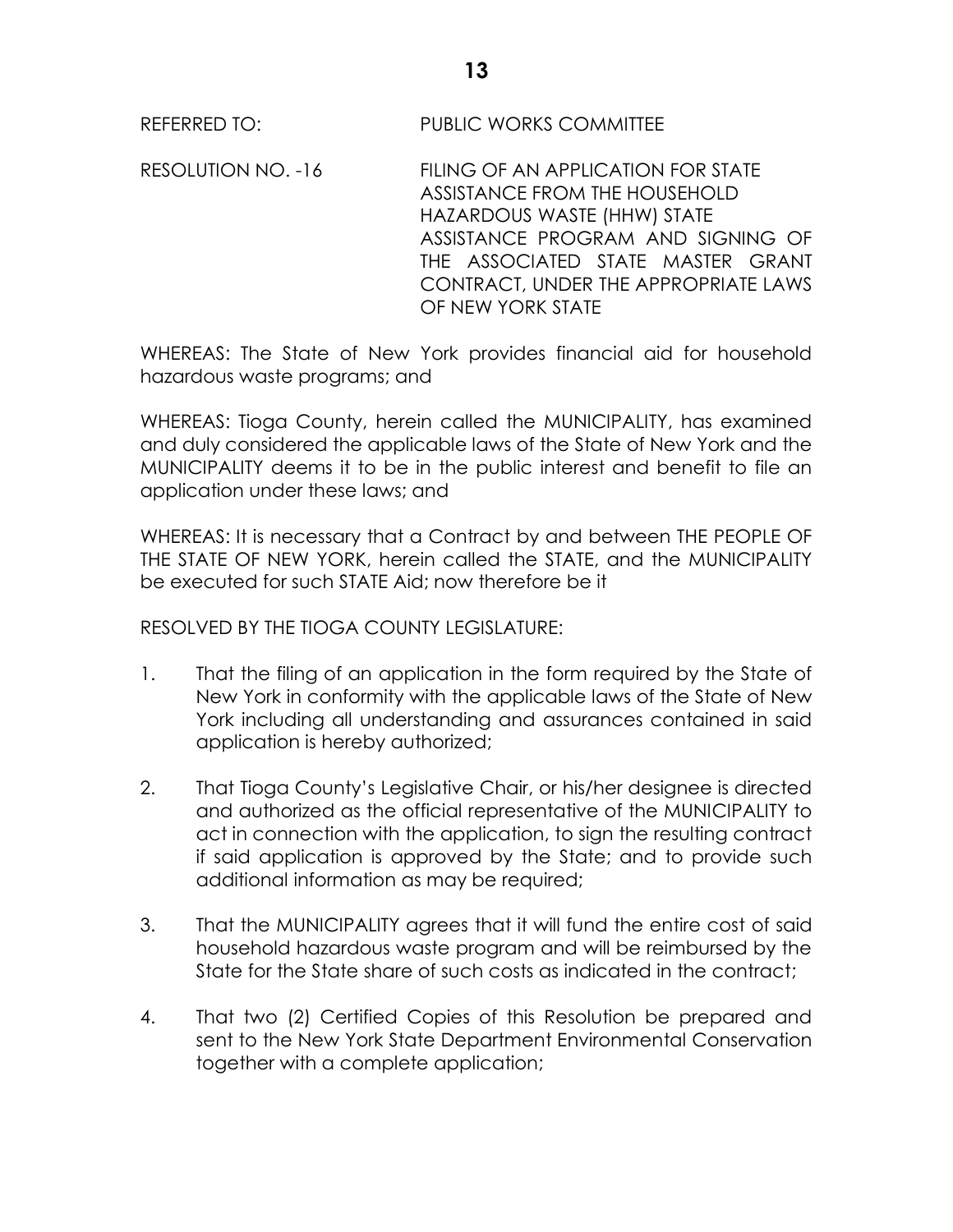5. That this resolution shall take effect immediately.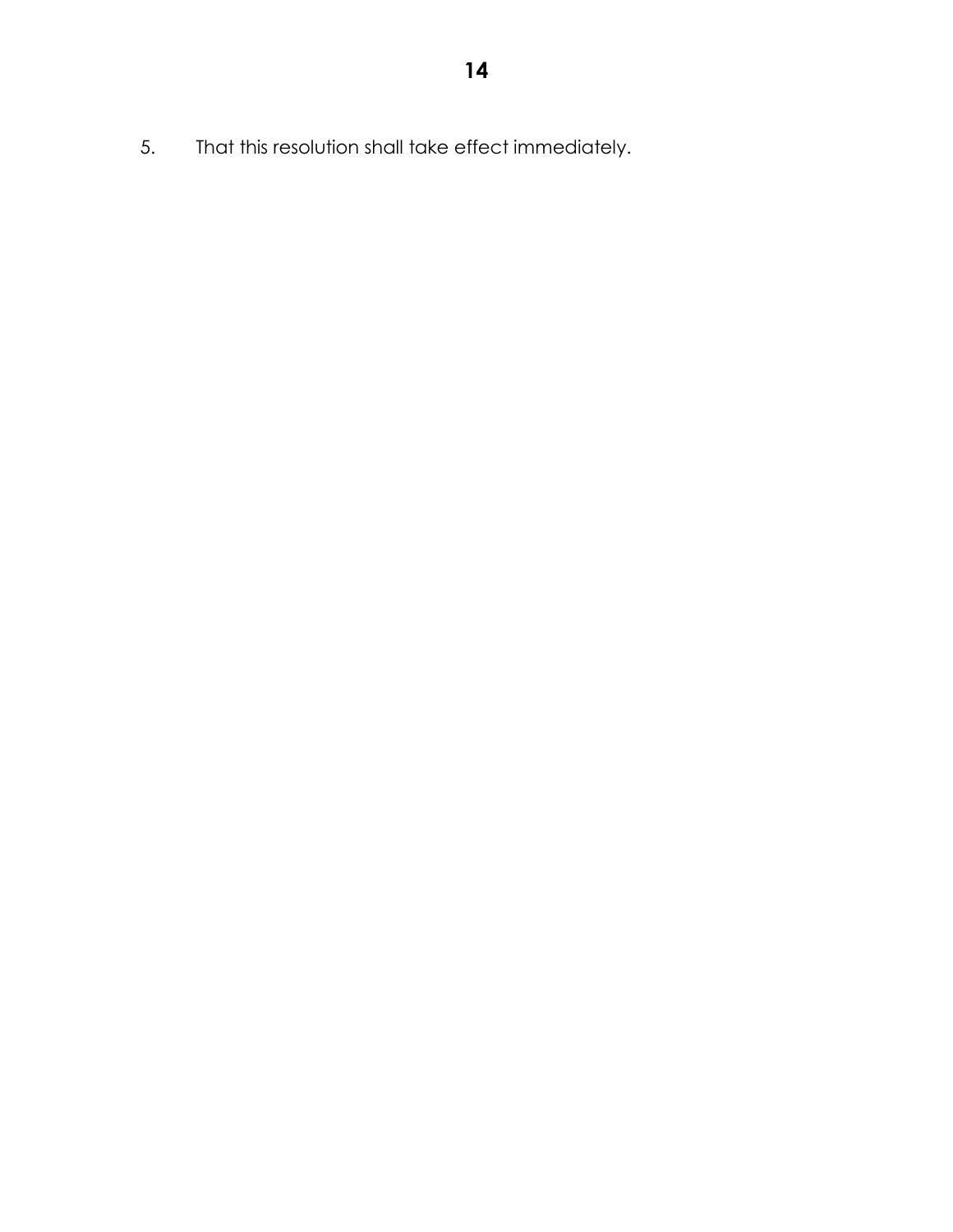# REFERRED TO: PUBLIC WORKS COMMITTEE

RESOLUTION NO. -16 FILING OF AN APPLICATION FOR A STATE ASSISTANCE GRANT FOR A MUNICIPAL WASTE REDUCTION AND/OR RECYCLING PROJECT AND SIGNING OF THE MASTER GRANT CONTRACT, UNDER THE APPROPRIATE LAWS OF NEW YORK STATE

WHEREAS: The State of New York provides financial aid for municipal waste reduction and municipal recycling projects; and

WHEREAS: Tioga County, herein called the MUNICIPALITY, has examined and duly considered the applicable laws of the State of New York and the Municipality deems it to be in the public interest and benefit to file an application under these laws; and

WHEREAS: It is necessary that a Master Grant Contract by and between THE PEOPLE OF THE STATE OF NEW YORK, herein called the STATE, and the MUNICIPALITY be executed for such STATE Assistance Grant; now therefore be it

RESOLVED BY THE TIOGA COUNTY LEGISLATURE:

- 6. That the filing of an application in the form required by the State of New York in conformity with the applicable laws of the State of New York including all understanding and assurances contained in said application is hereby authorized;
- 7. That Tioga County's Legislative Chair, or his/her designee is directed and authorized as the official representative of the MUNICIPALITY to act in connection with the application and to provide such additional information as may be required and to sign the resulting contract if said application is approved by the State;
- 8. That the MUNICIPALITY agrees that it will fund the entire cost of said Municipal Waste Reduction and Recycling Project;
- 9. That this resolution shall take effect immediately.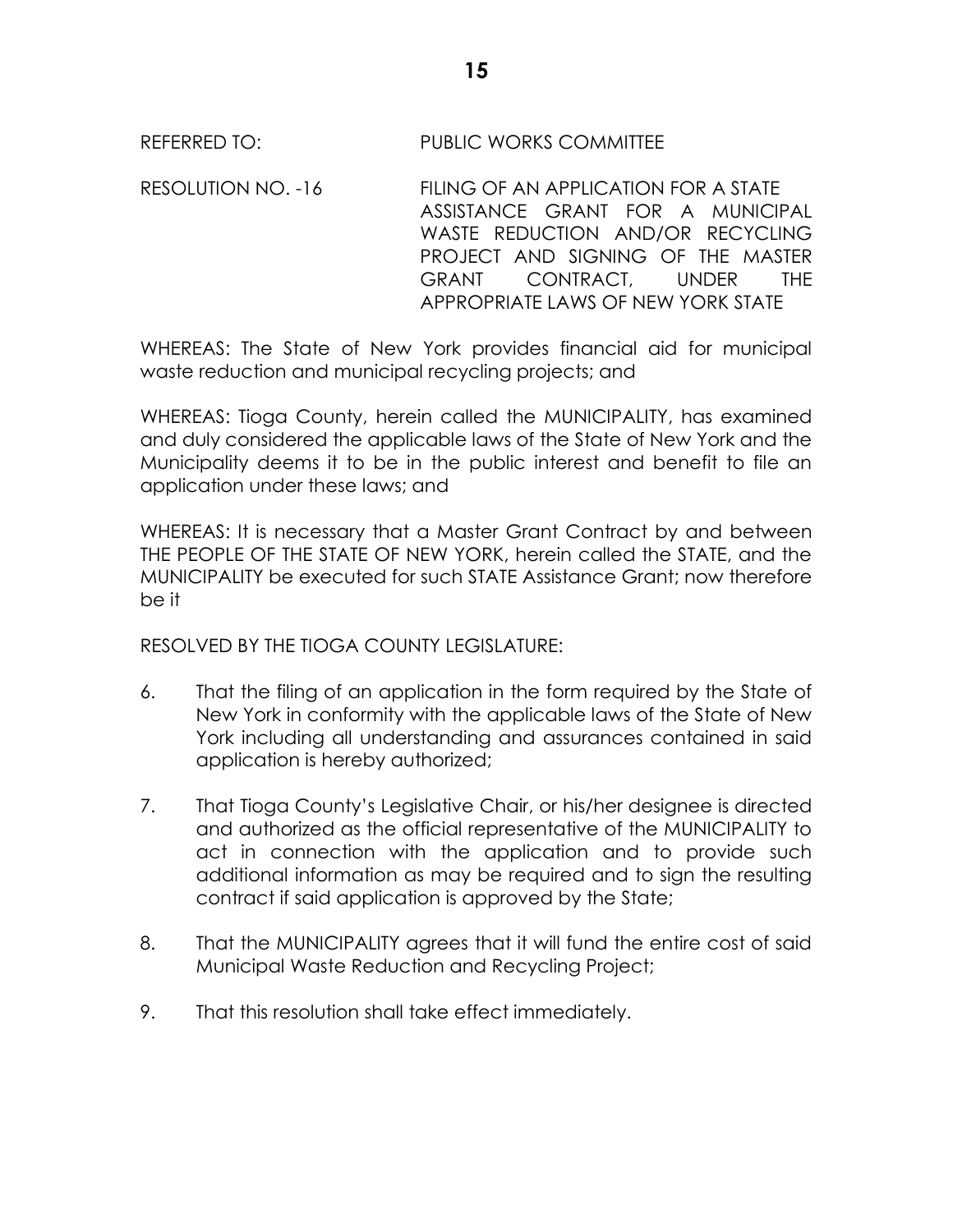WHEREAS: The New York State Office of Indigent Legal Services has made available to Tioga County a three year, non-competitive grant for Calendar years 1/1/16 to 12/31/18, totaling \$61,902 to improve the quality of indigent legal services provided under Article 18-B of the County Law; and

WHEREAS: Tioga County realizes the importance of providing quality representation to indigent individuals; and

WHEREAS: The grant funds will be used:

- 1. To continue to partially fund the position of Family Court Public Defender and Chief Public Defender and continue to entirely fund the Public Defender Paralegal Position.
- 2. To continue to fund the Public Defenders Case Management Services System.
- 3. To continue to entirely fund the two part-time positions in the Assigned Counsel Administrator's Office.

And

WHEREAS: There are no local matching funds required under this grant; now therefore be it

RESOLVED: That the Tioga County Legislature authorizes the submission of said grant to the Office of Indigent Legal Services for the sum of \$61,902, and authorizes and directs the Chair of the Tioga County Legislature to execute any contracts, or other necessary documents to proceed with the grant, subject to approval of the County Attorney.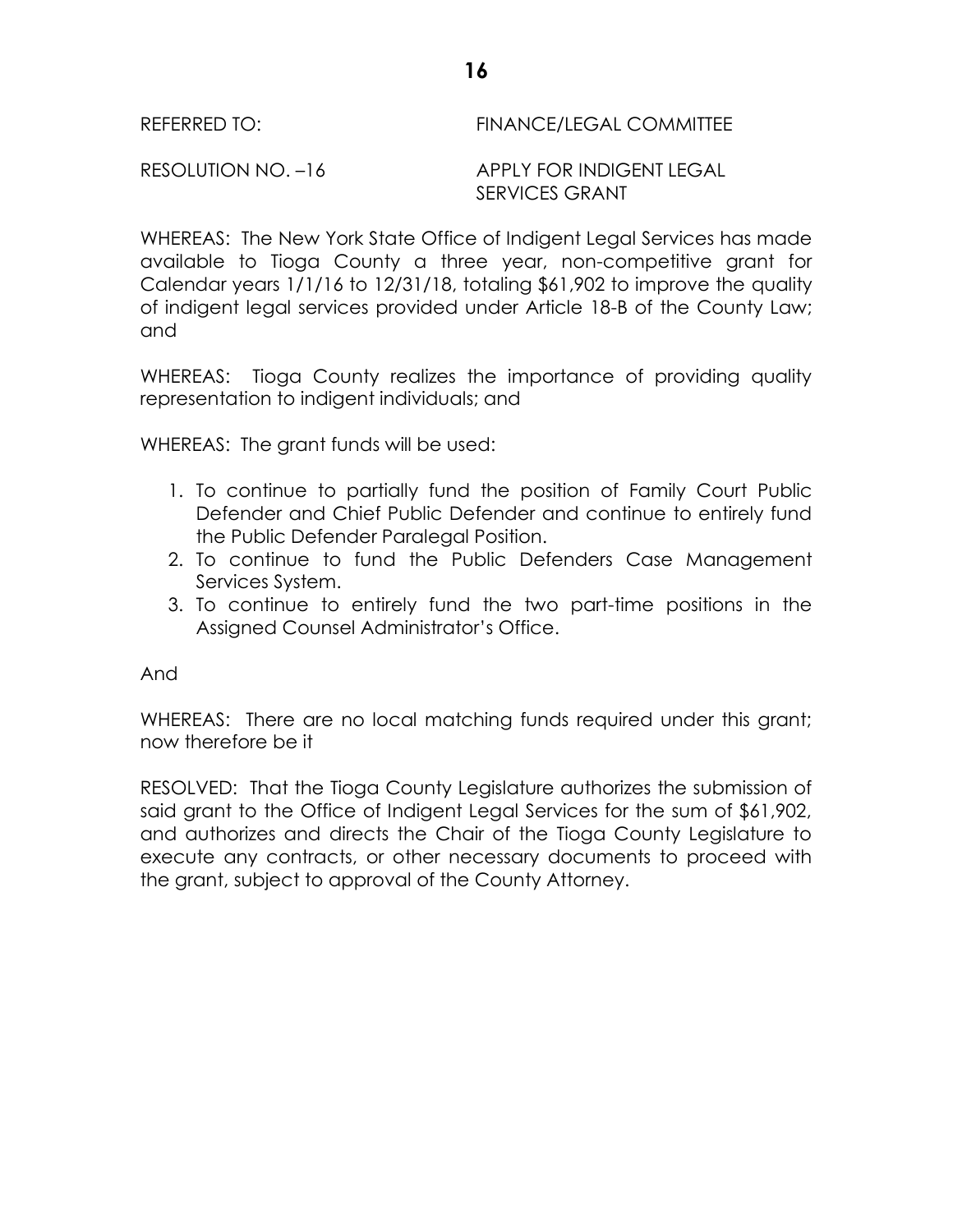### REFERRED TO: HEALTH & HUMAN SERVICES COMMITTEE FINANCE COMMITTEE

RESOLUTION NO. -16 APPROPRIATIONS OF FUNDS MENTAL HYGIENE

WHEREAS: The Suicide Coalition of Tioga County has raised money through fund raising, gifts and donations; and Tioga County Department of Mental Hygiene is the administrator of these funds; and

WHEREAS: The funding is specifically designated for the purchase of program deliverables; and

WHEREAS: Appropriation of Funds requires Legislative approval; therefore be it

RESOLVED: That funding be appropriated as follows:

|     |                                                                               | From: A4322 427051 Gifts and Donations                                                                                               | \$2,149.04                                                             |
|-----|-------------------------------------------------------------------------------|--------------------------------------------------------------------------------------------------------------------------------------|------------------------------------------------------------------------|
| To: | A4322 540010 Advertising<br>A4322 540130 Contracts<br>A4322 540360 Meals/Food | A4322 540420 Office Supplies<br>A4322 540485 Printing/Paper<br>A4322 540640 Supplies (Not Office)<br>A4322 540733 Training/All Other | 100.00<br>100.00<br>100.00<br>100.00<br>500.00<br>100.00<br>\$1,149.04 |
|     |                                                                               |                                                                                                                                      |                                                                        |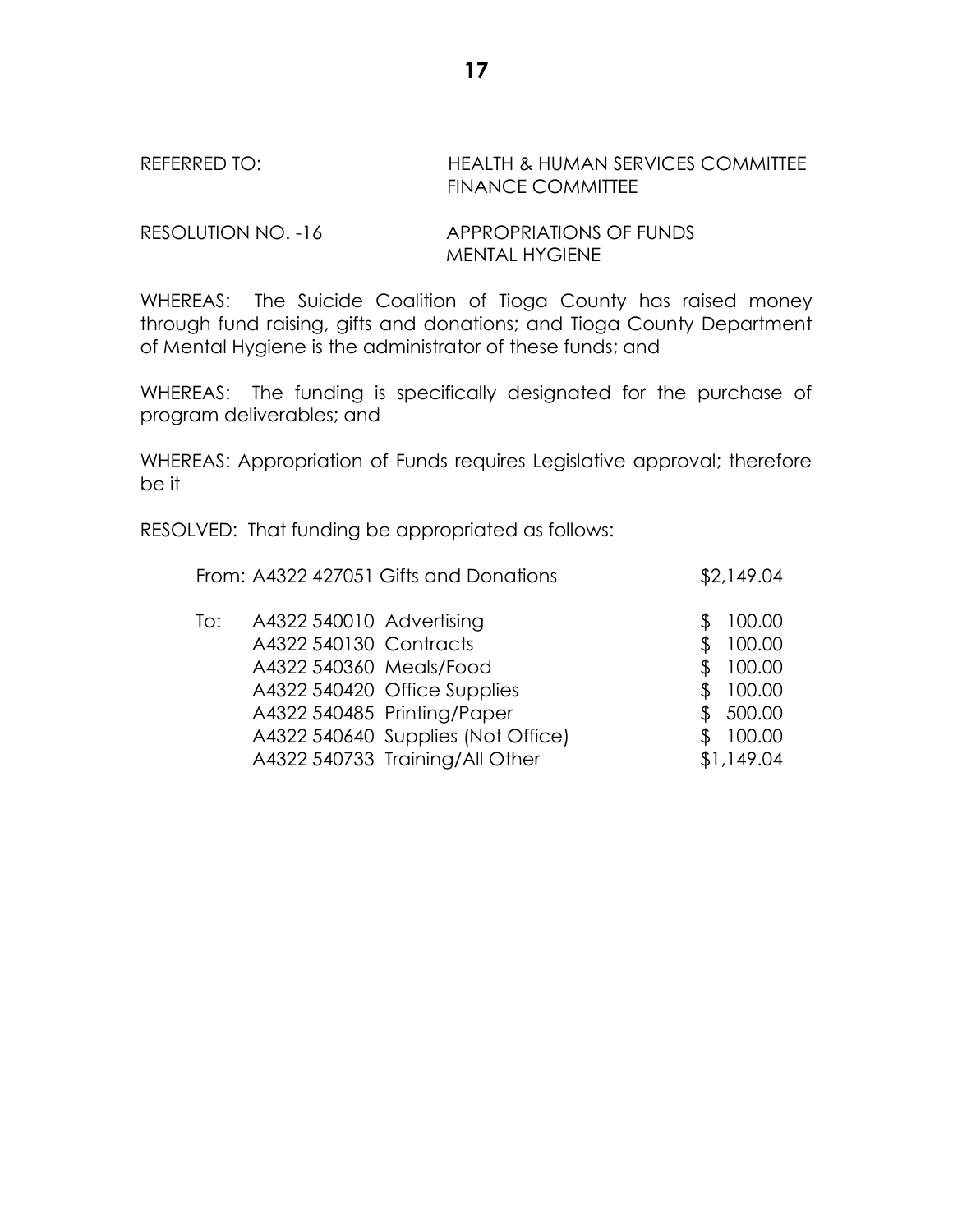REFERRED TO: HEALTH & HUMAN SERVICES COMMITTEE FINANCE COMMITTEE

RESOLUTION NO. -16 TRANSFER OF FUNDS PUBLIC HEALTH

WHEREAS: Public Health is in need of Professional Engineering services; and

WHEREAS: Public Health plans to contract for these mandated services; and

WHEREAS: Public Health has the funds available in their 2016 budget due to reorganization of the Environmental Health staff, yet requires the transfer of these funds into the appropriate budget lines; and

WHEREAS: Transfer of Funds requires Legislative approval; therefore be it

RESOLVED: That funding be transferred as follows:

|     | From: A4090 510010 Environmental Health: Personnel | \$29,000 |
|-----|----------------------------------------------------|----------|
| To: | A4090 540140 Environmental Health: Contractual     | \$29,000 |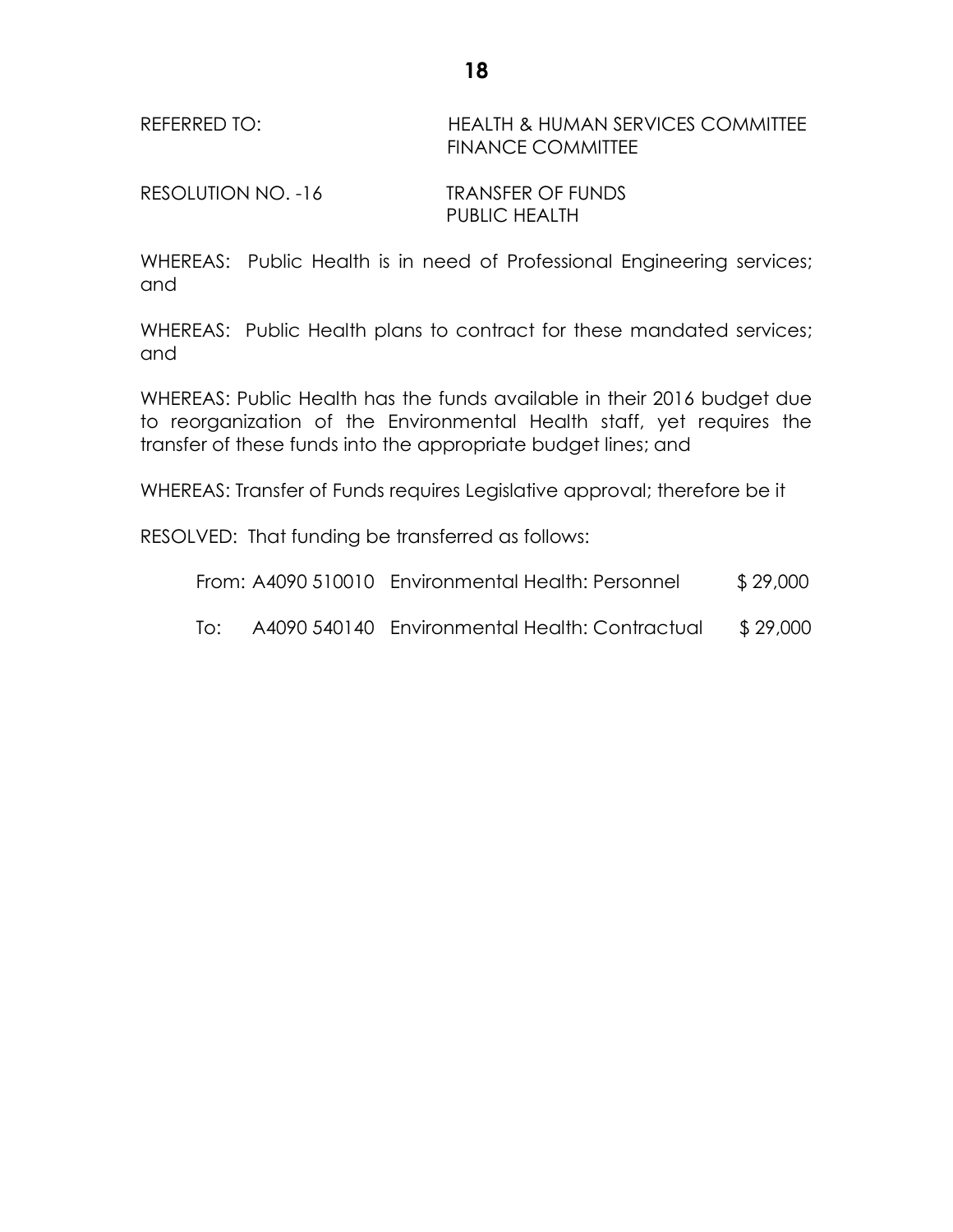REFERRED TO: FINANCE/LEGAL COMMITTEE

RESOLUTION NO. -16 AMENDING POLICY 26 TIOGA COUNTY ETHICS LAW, SCHEDULE A

WHEREAS: The Legislature wishes to amend Policy 26, Schedule A; therefore be it

RESOLVED: That Policy 26, Schedule A is amended as follows:

### POSITION

AG & FARMLAND PROTECTION BOARD MEMBERS (ALL) ASSIGNED COUNSEL ADMINISTRATOR BOARD OF HEALTH MEMBERS (ALL) BUDGET OFFICER CAPTAIN, OPERATIONS OFFICER CHIEF ACCOUNTANT CLERK TO THE LEGISLATURE AND DEPUTY CLERK CLINICAL PROGRAM DIRECTOR COMMISSIONERS OF BOARD OF ELECTIONS AND DEPUTIES COMMISSIONER OF PUBLIC WORKS AND DEPUTY COMMISSIONER OF SOCIAL SERVICES AND DEPUTY COMMISSIONER COMMUNITY SERVICE BOARD MEMBERS (ALL) CORONERS (ALL) COUNTY ATTORNEY AND ASSISTANTS COUNTY CLERK AND DEPUTY COUNTY PLANNING DIRECTOR COUNTY SHERIFF AND UNDERSHERIFF COUNTY TREASURER AND DEPUTY DIRECTORS OF ADMINISTRATIVE SERVICES DIRECTOR OF COMMUNITY SERVICES DIRECTOR OF EMERGENCY PREPAREDNESS AND DEPUTY DIRECTOR DIRECTOR OF EMPLOYMENT & TRANSITIONAL SUPPORT DIRECTOR OF INFORMATION TECHNOLOGY & COMMUNICATION SYSTEMS DIRECTOR OF REAL PROPERTY TAX SERVICES DIRECTOR OF VETERANS' SERVICE AGENCY DIRECTOR OF WEIGHTS & MEASURES I DIRECTOR OF ECONOMIC DEVELOPMENT & PLANNING DEPUTY DIRECTOR ECONOMIC DEVELOPMENT DISTRICT ATTORNEY AND ASSISTANTS ETHICS BOARD MEMBERS (ALL)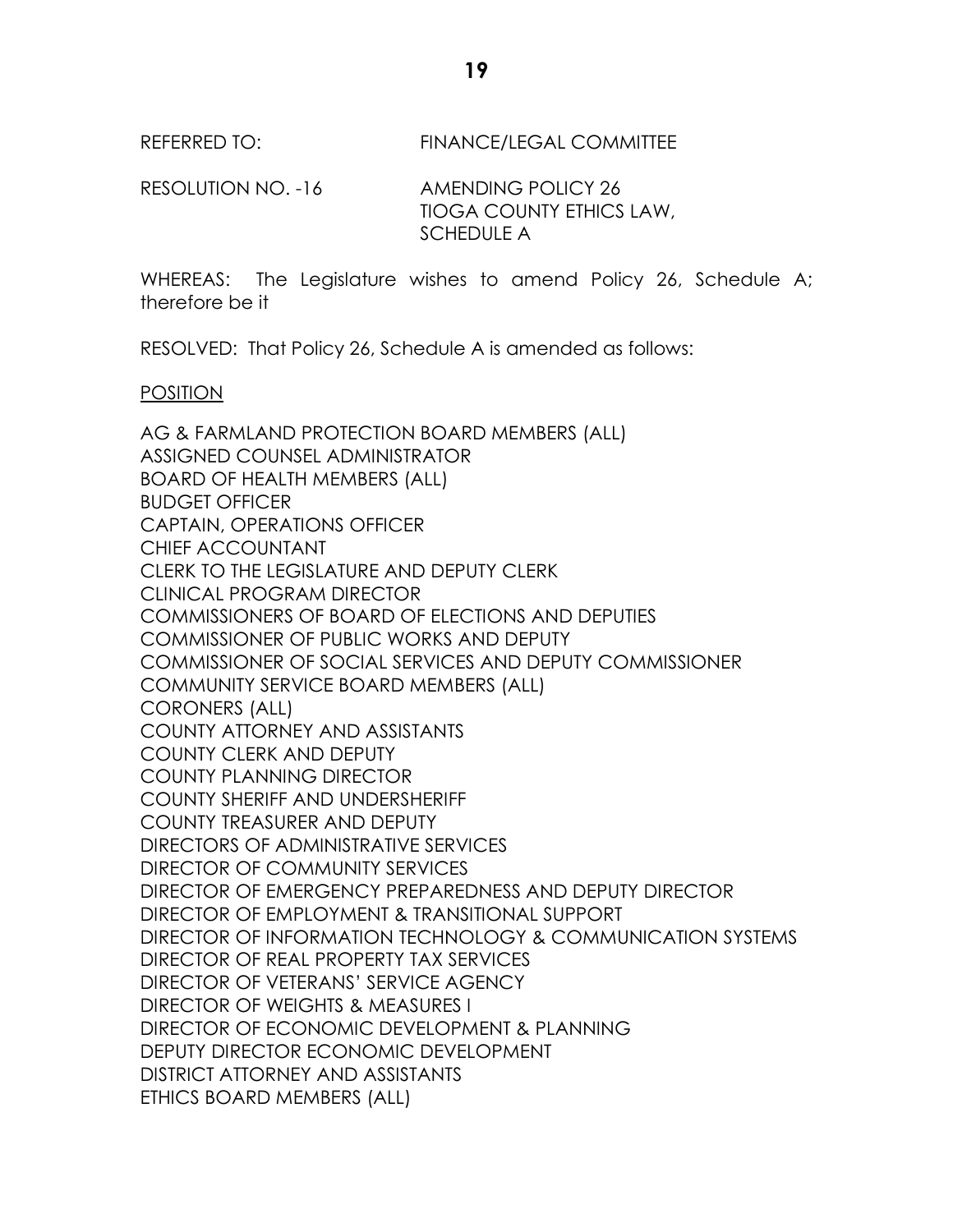FIRE COORDINATOR AND ASSISTANT FIRE COORDINATORS PUBLIC HEALTH DIRECTOR AND DEPUTY DIRECTOR HISTORIAN INDUSTRIAL DEVELOPMENT AGENCY MEMBERS (ALL) LEGISLATORS (ALL) LOCAL DEVELOPMENT CORPORATION AGENCY MEMBERS (ALL) MATERIALS RECOVERY MANAGER PERSONNEL OFFICER PLANNING BOARD MEMBERS (ALL) PROBATION DIRECTOR II PUBLIC DEFENDER AND ASSISTANTS RECORDS MANAGEMENT OFFICER SAFETY OFFICER TIOGA TOBACCO ASSET SECURITIZATION CORP. BOARD MEMBERS (ALL) YOUTH BUREAU DIRECTOR YOUTH BUREAU MEMBERS (ALL)

And be it further

RESOLVED: That the remainder of Policy 26 Tioga County Ethics Law shall remain in full force and effect.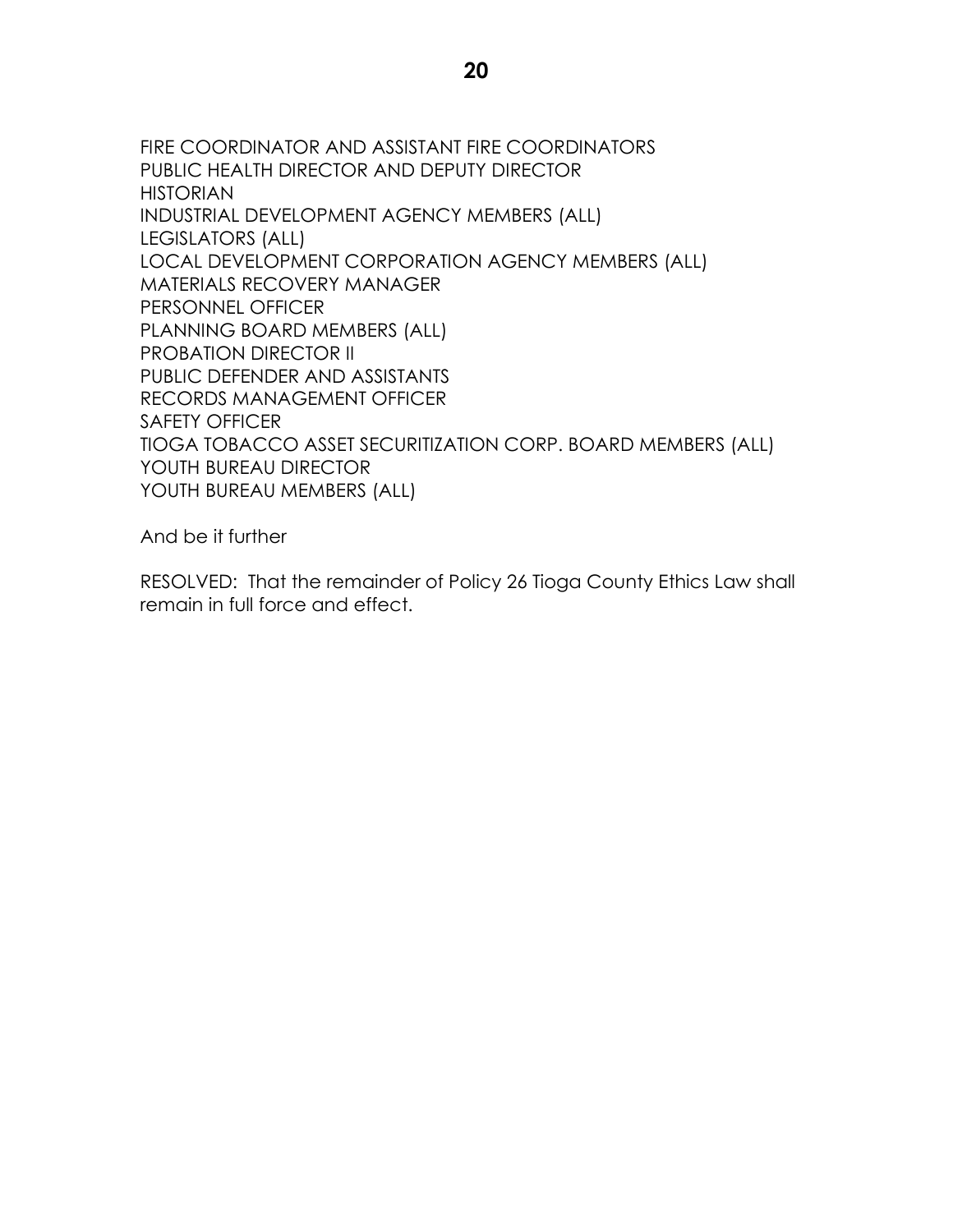# REFERRED TO: FINANCE/LEGAL COMMITTEE

## RESOLUTION NO. -16 EXECUTE LEASE WITH BARTERRA PROPERTIES, LTD. FOR MENTAL HYGIENE SATELLITE OFFICE

WHEREAS: The County's current lease with Barterra Properties, Ltd. for the Mental Hygiene satellite office located at 80 William Donnelly Parkway, Waverly will expire August 31, 2016; and

WHEREAS: It appears it is in the best interest of the County to continue the Mental Hygiene satellite office located at 80 William Donnelly Parkway, Waverly; and

WHEREAS: A new lease for a portion of the building (Suite 2) at 80 William Donnelly Parkway has been negotiated for a five year term at an annual rental of \$22,960.00; therefore be it

RESOLVED: That the Chair of the Legislature is authorized and directed to sign said lease with Barterra Properties, Ltd. for a portion of the building, (Suite 2) located at 80 William Donnelly Parkway, Waverly for a five year lease term commencing September 1, 2016 at the annual rental of \$22,960.00.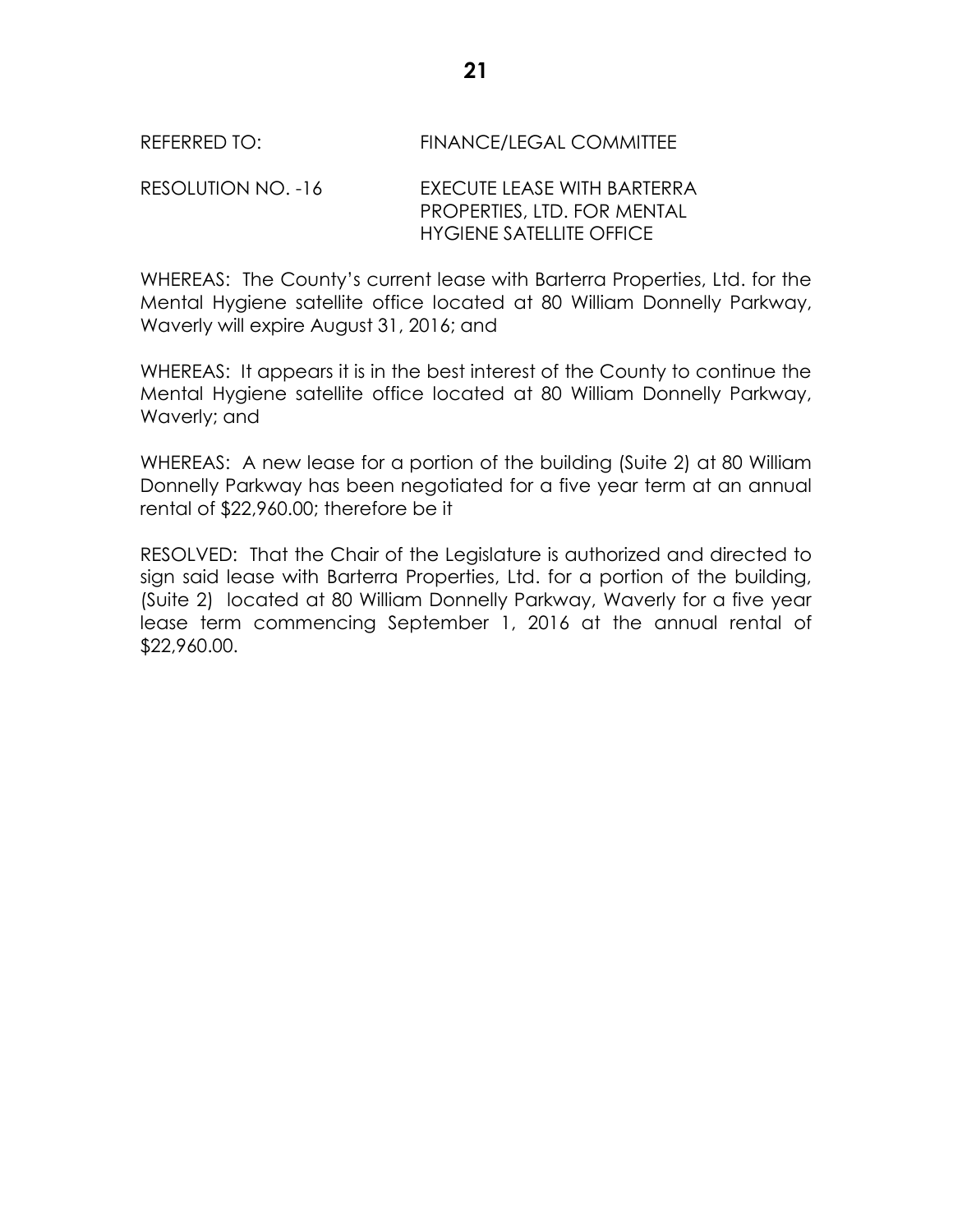REFERRED TO: PUBLIC WORKS

RESOLUTION NO. -16 APPROVE DEMOLITION CONTRACT FOR 461 RTE. 96 OWEGO NY

WHEREAS: Tioga County acquired property at 461 Rte. 96, Owego, NY for back taxes, and

WHEREAS: Funds were budgeted for the demolition of this property; and

WHEREAS: The Commissioner of Public Works received a proposal for demolition of the above mentioned property at a cost of \$11,385; therefore be it

RESOLVED: That the Tioga County Legislature authorizes hiring LCP Group for demolition of the buildings at 461 Rte. 96, Owego, NY at a cost not to exceed \$11,385 to be paid out of account H1620 (org) 520404 561 Rte. 96 Demo & Asbestos.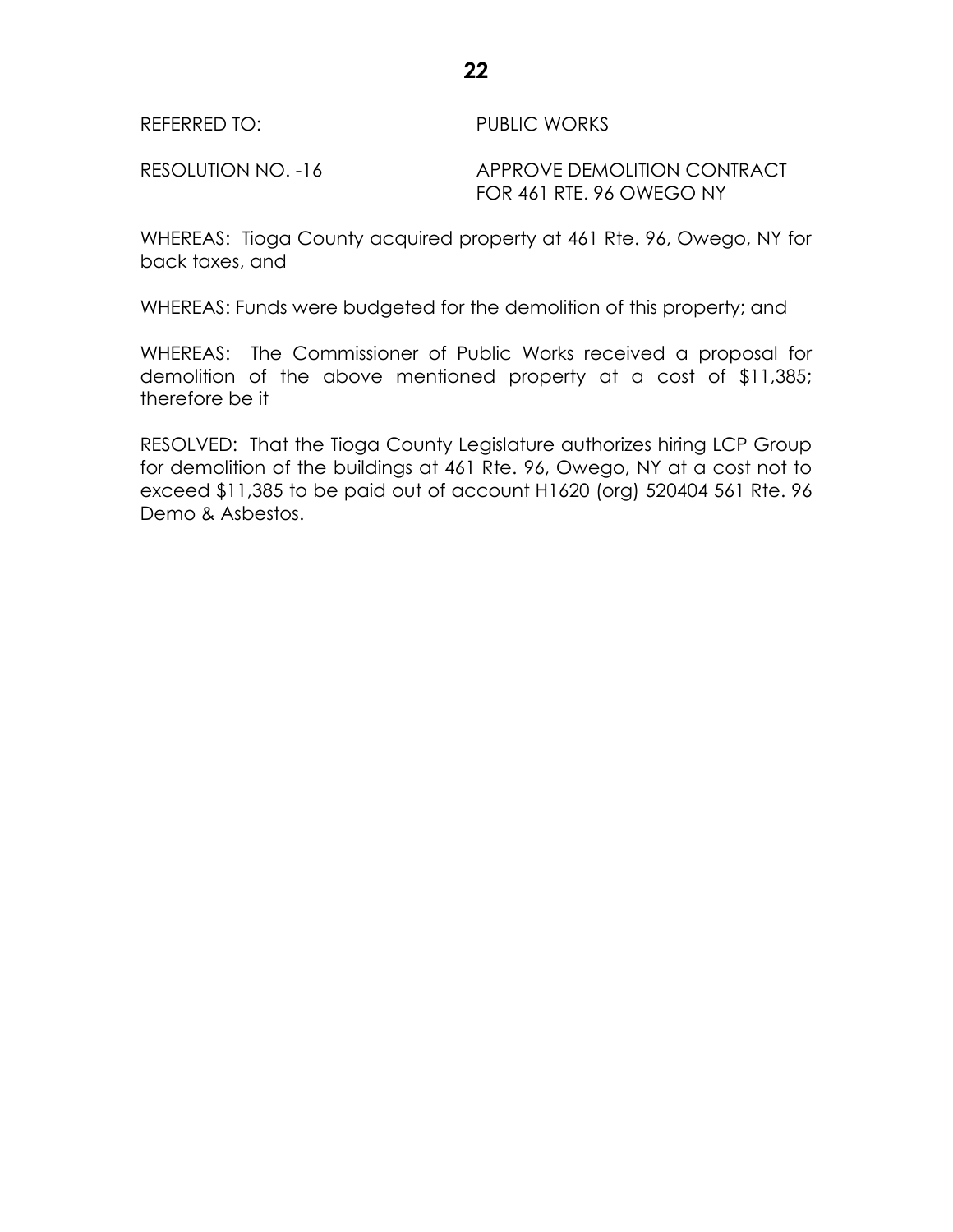REFERRED TO: PUBLIC WORKS

RESOLUTION NO. -16 APPROVE DEMOLITION CONTRACT FOR PROPERTY AT 465 RTE. 96 OWEGO NY

WHEREAS: Tioga County acquired property at 465 Rte. 96, Owego, NY for \$1.00; and

WHEREAS: Funds were budgeted for the demolition of this property; and

WHEREAS: The Commissioner of Public Works received a proposal for demolition of the above mentioned property at a cost of \$11,385; therefore be it

RESOLVED: That the Tioga County Legislature authorizes hiring LCP Group for demolition of the buildings at 465 Rte. 96, Owego, NY at a cost not to exceed \$11,385 to be paid out of account H1620 (org) 520404 561 Rte. 96 Demo & Asbestos.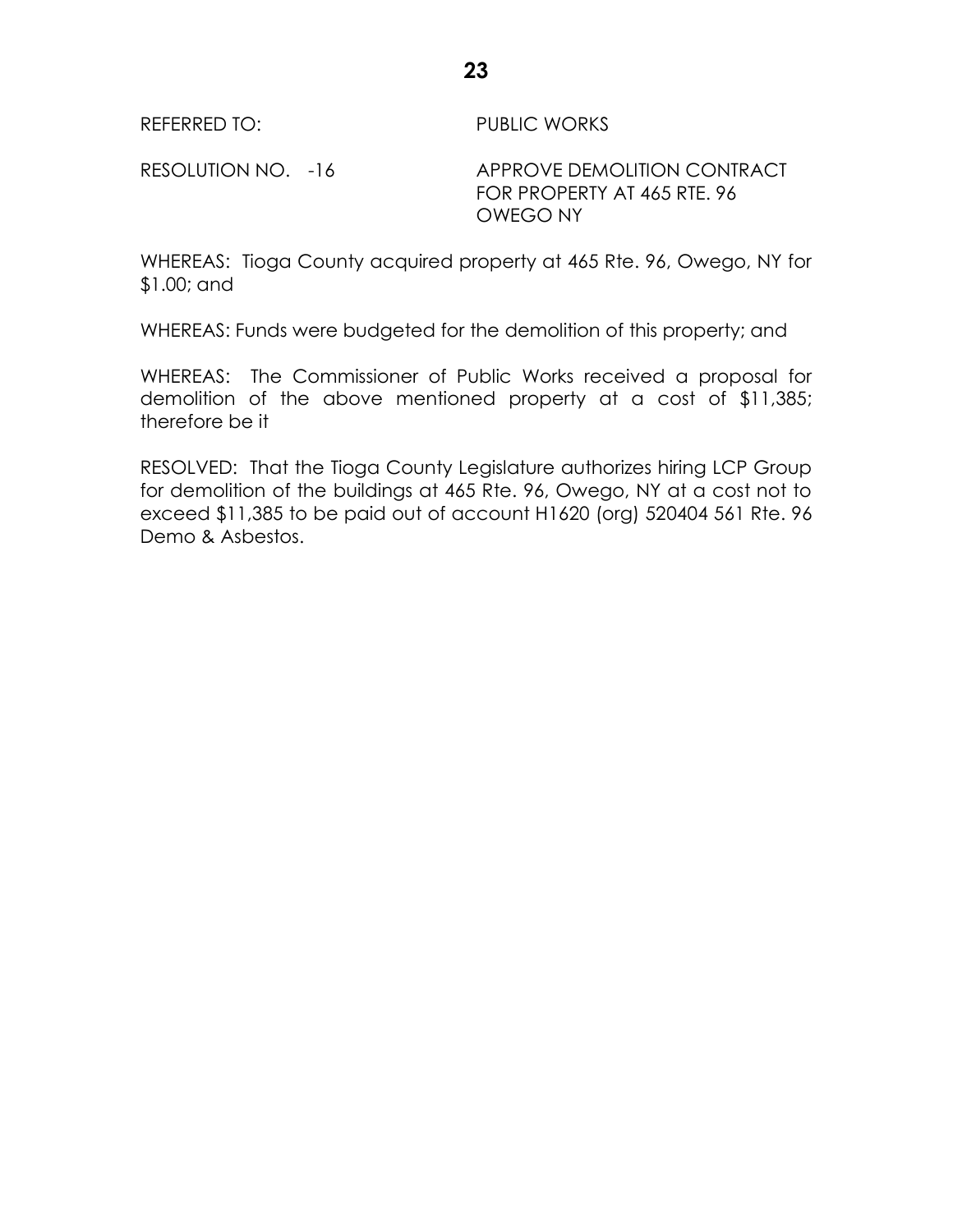REFERRED TO: PUBLIC WORKS

RESOLUTION NO. -16 AWARD BRIDGE PREVENTATIVE MAINTENANCE PIN#9753.97 CONSTRUCTION CONTRACT

WHEREAS: The Bridge Preventative Maintenance Project PIN#9753.97 has been placed on the FHWA Program; and

WHEREAS: The project will be funded as follows:

| FEDERAL: | 80% |
|----------|-----|
| State:   | 15% |
| Local:   | 5%  |

And

WHEREAS: The Commissioner of Public Works received sealed bids for the construction phase of this project on 3/17/16 and the results were as follows:

| R. DeVincentis            | Binghamton, NY | \$217,000.00 |
|---------------------------|----------------|--------------|
| <b>Dycon Construction</b> | Pine City, NY  | \$210,455.50 |

And

WHEREAS: McFarland Johnson, Binghamton, NY has completed the review of the bids and finds the low bidder Dycon Construction, Pine City, NY meets all of the qualifications of the bid specifications contingent upon NYSDOT's award concurrence; therefore be it

RESOLVED: That the Tioga County Legislature authorize awarding the bid to Dycon Construction, Pine City, NY not to exceed \$210,455.50 to be paid out of the Bridge Projects account D5110.40 (org) 540050 (object).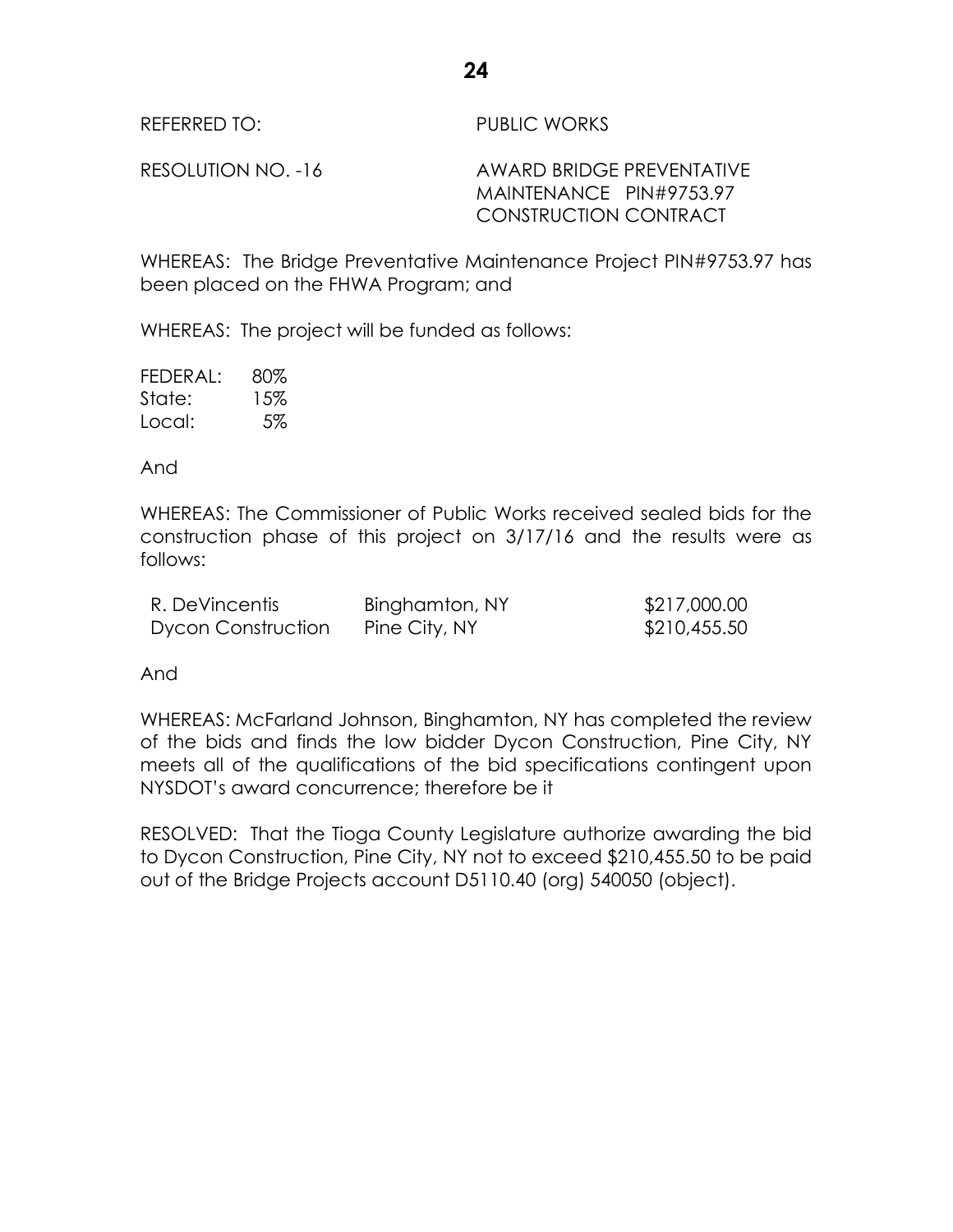WHEREAS: The Tioga County Buildings & Grounds Department needs to do HVAC work at the Tioga County Public Safety Building; and

WHEREAS: The Commissioner of Public Works received proposals from Johnson Controls as follows:

| Gun Range - HVAC                 | \$2,421.20 |
|----------------------------------|------------|
| <b>PSB Building HVAC Reset</b>   |            |
| & Civil's new VAV Control Module | \$2,818.37 |

Therefore be it

RESOLVED: That the Tioga County Legislature authorizes the hiring of Johnson Controls to do the HVAC work at the Public Safety Building not to exceed \$5,239.57 to be paid out of account A1620 (org) 540140 (object) Contracting Services.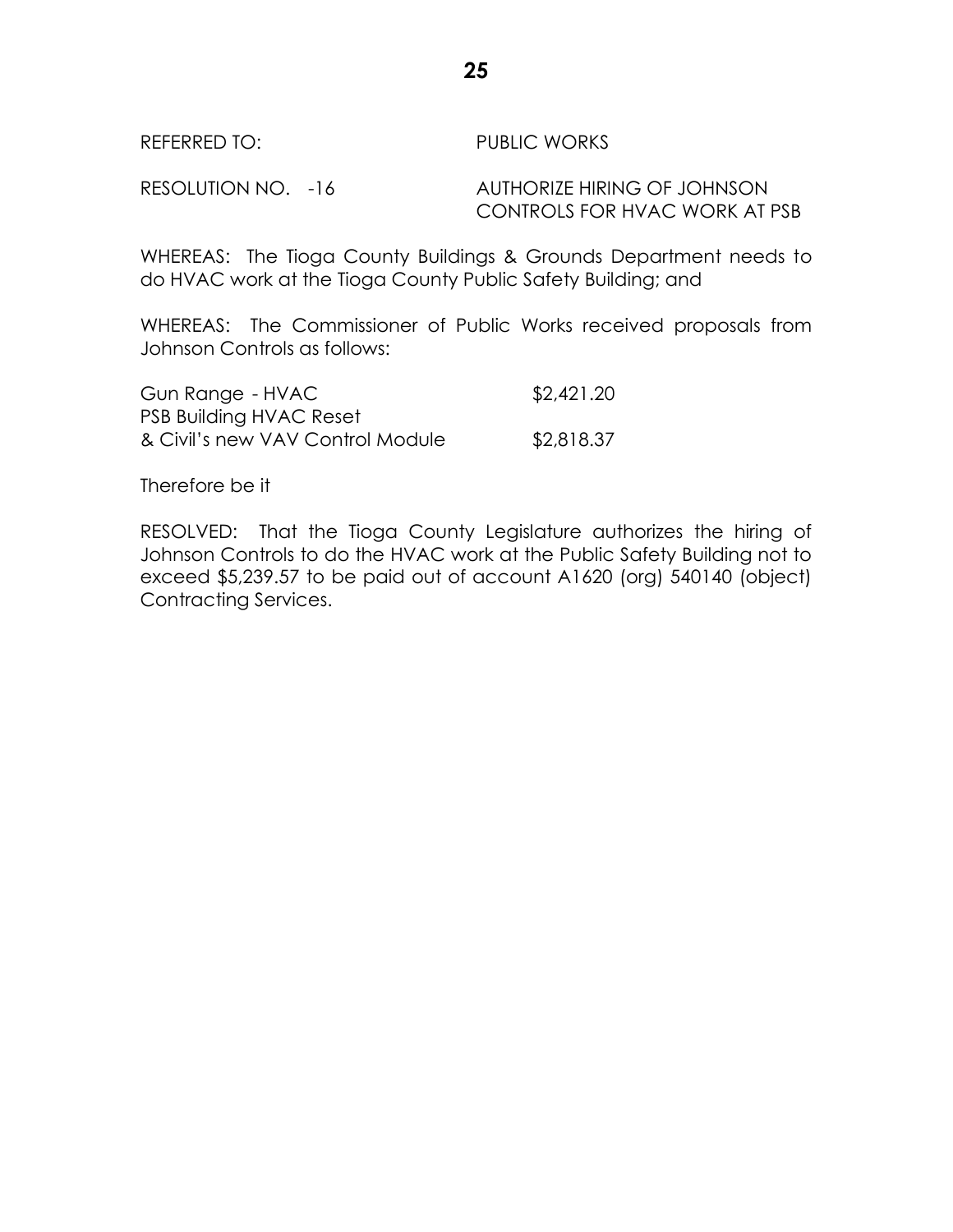RESOLUTION NO. -16 EXECUTE LEASE OF PROPERTY LOCATED AT 111 RIVER ROAD, RICHMONDVILLE, NEW YORK

WHEREAS: It appears necessary for the Tioga County District Attorney's Office to lease property during the duration of a trial to be held in Schoharie County; and

WHEREAS: Property located at 111 River Road, Richmondville, New York is available and can be leased on a month to month basis at a rate of \$1400.00 per month; therefore be it

RESOLVED: That the Chair of the Legislature is authorized to sign a lease with Susan J. Mallery o/b/o Alex Christy for property located at 111 River Road, Richmondville, New York at the monthly rate of \$1400.00 per month, which lease shall commence on March 26, 2016.